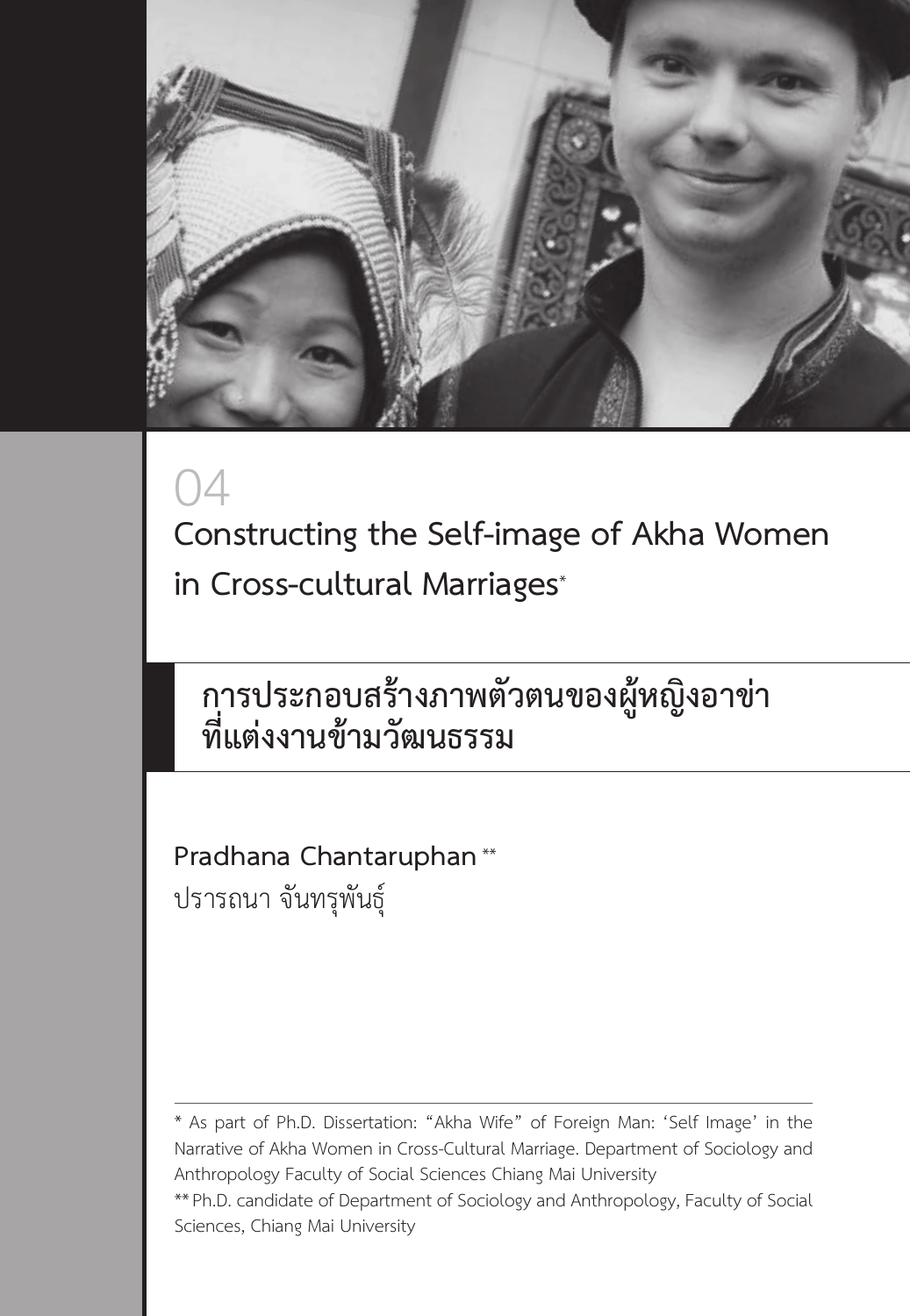## **บ ท คั ด ย่ อ**

บทความชิ้นนี้ต้องการนำ เสนอภาพตัวตนของผู้หญิงอาข่าที่แต่งงานกับ ชาวต่างชาติ และไปใช้ชีวิตในต่างแดนโดยใช้การวิเคราะห์เรื่องเล่าและการ สัมภาษณ์เชิงลึกเป็นเครื่องมือในการวิจัย ผลการศึกษาพบว่า ปัจจัยสำคัญสอง ประการที่มีส่วนในการประกอบสร้างภาพตัวตนของผู้หญิง คือ อัตลักษณ์ทาง ชาติพันธุ์ หรือราก (root) ทางวัฒนธรรม และเส้นทางชีวิต (route) อัตลักษณ์ทาง ชาติพันธุ์เป็นทุนทางวัฒนธรรมที่สะสมในตัวและถูกหยิบออกมาใช้เมื่อข้ามแดน ขณะที่เส้นทางชีวิตสร้างตัวตนใหม่ที่ทำ ให้หลุดจากการกดทับของอัตลักษณ์ทาง ชาติพันธุ์ แต่ก็มีภาพตัวตนบางส่วนที่ติดฝัง ดังนั้น ตัวตนข้ามวัฒนธรรมจึงเป็นตัวตน ลูกผสม ไม่เป็นอันหนึ่งอันเดียว ยืดหยุ่นและต่อรองได้ เพราะมีความเป็นผู้กระทำการ ซึ่งไม่ติดกับวาทกรรมอัตลักษณ์ชาติพันธุ์ เป็นลักษณะของพลเมืองที่ยืดหยุ่นหรือ ตัวตนในกระแสโลกาภิวัตน์ที่ผู้กระทำ การสามารถเลือกหยิบจับปรับใช้ตัวตน ที่หลากหลาย ทั้งตัวตนในโลกชาติพันธุ์อันเป็นทุนเดิมที่ยึดโยงให้ผู้หญิงมีรากความ สัมพันธ์กับครอบครัวเก่าและจินตนาการถึงต้นทางชีวิตที่จากมา และตัวตนสมัยใหม่ ที่เกิดจากเส้นทางชีวิตในต่างแดนที่ช่วยให้ผู้หญิงมีเสรีภาพแบบที่ตัวตนผู้หญิงในวิถี อาข่าไม่สามารถมีได้

**ค�ำส�ำคัญ:** อาข่า, ตัวตน, ทุนทางวัฒนธรรม, พลเมืองที่ยืดหยุ่น, การแต่งงานข้ามวัฒนธรรม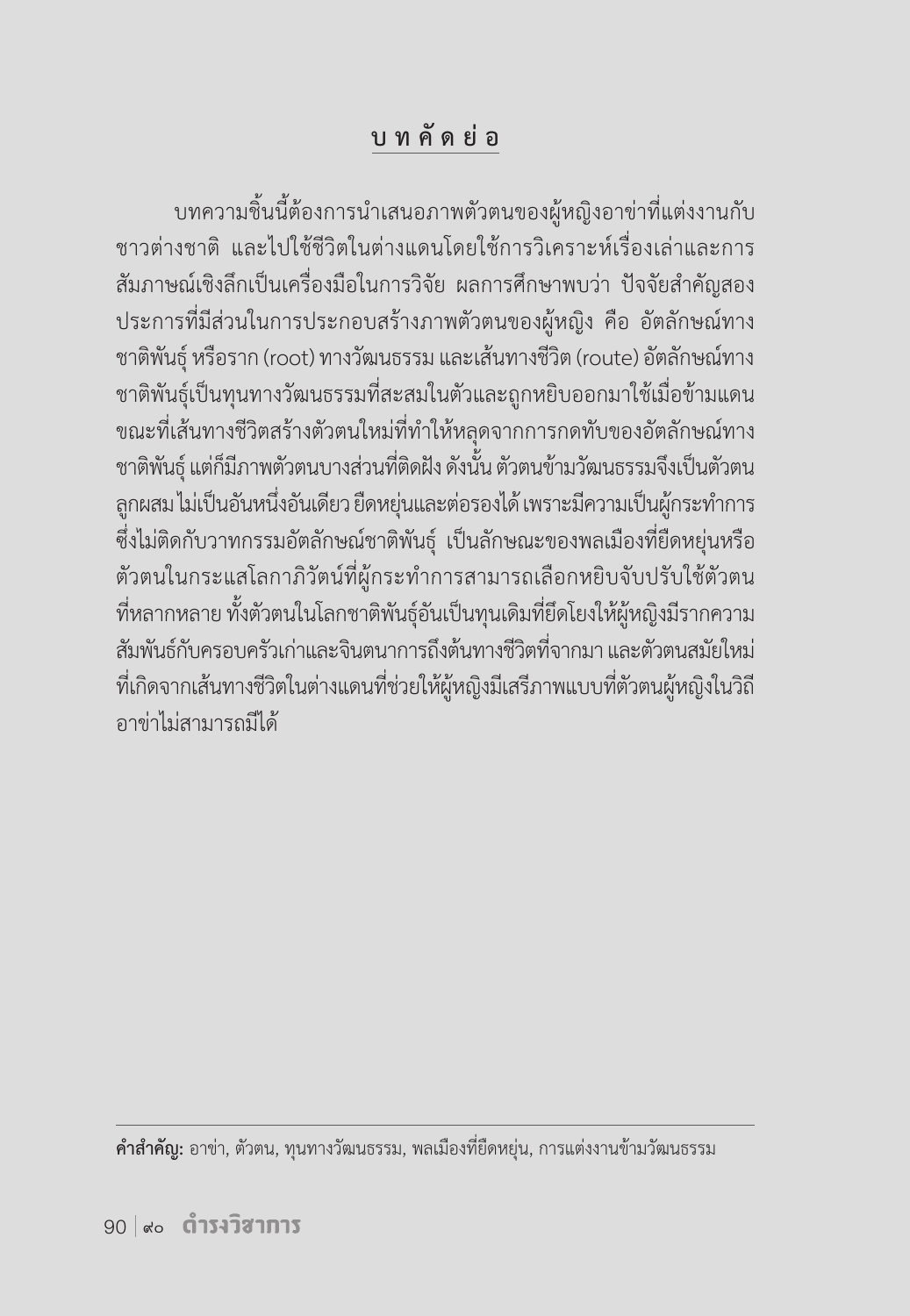#### **A b s t r a c t**

The purpose of this article is to present the self-image of Akha women married to foreigners. This study used narrative analysis and indepth interviews as the research methodology. The study indicated that two important factors contributing to the self–image of women are their ethnic identity or cultural roots, and the route of life. Ethnic identity is a form of cumulative cultural capital and is used when crossing borders. As the route of life forms a new identity that breaks out from the pressures of ethnic identity, there are some embedded insights. Cross-cultural self is a hybrid identity, flexible and negotiable as an agency which is not attached to the ethnic identity discourse. It is a flexible citizen or globalized citizen who can choose to embrace a diversity of identities. One is the self that originates from ethnic capital that is rooted in women's relationships with their former family, envisioning the source of life. The other is the modern self that emanates from the route of life in a foreign country that gives women the liberty which they could not have in the Akha world.

**Keywords:** Akha, self, cultural capital, flexible citizen, cross cultural marriage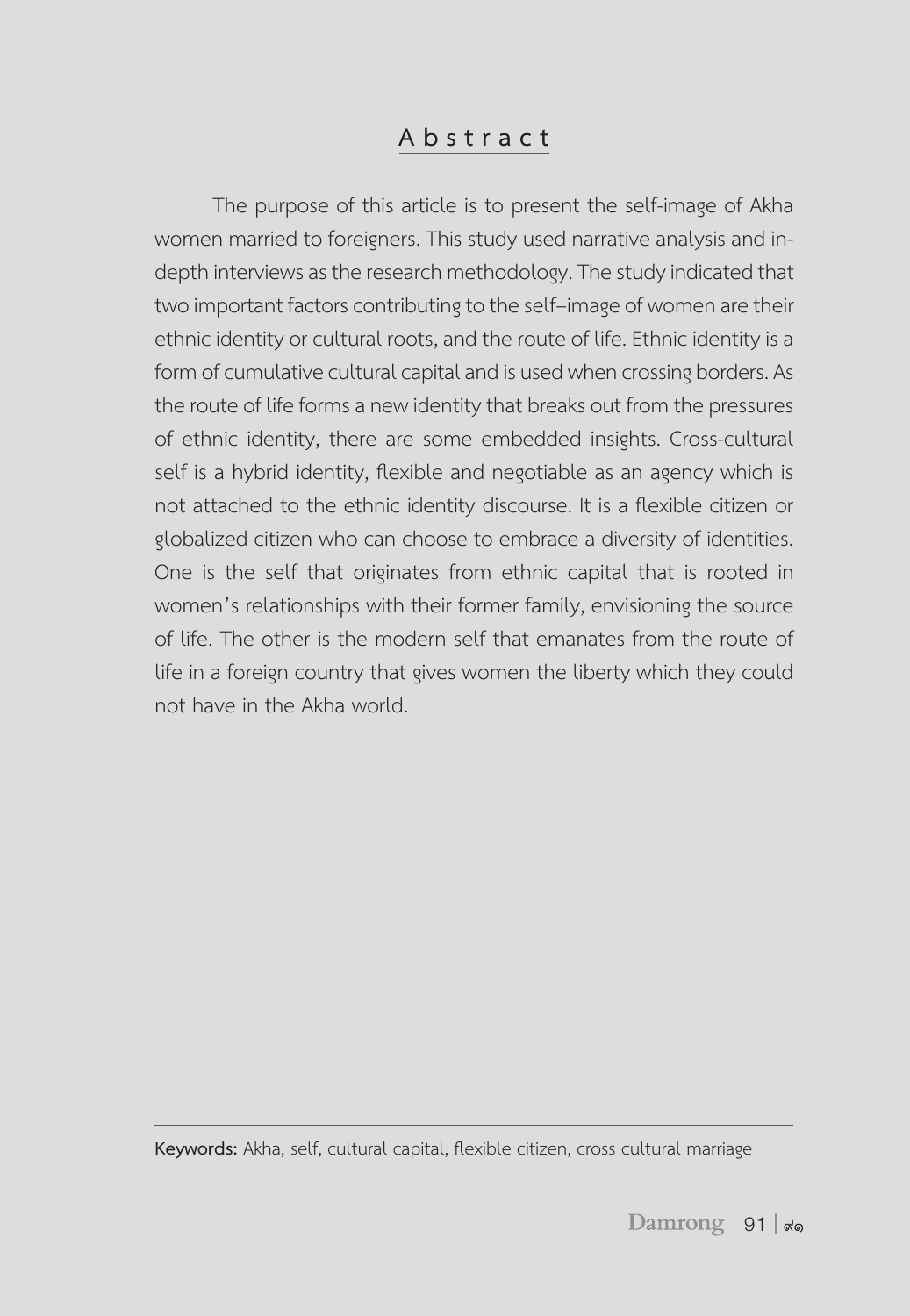## **Introduction**

The study of cross-cultural marriages has been the subject of increased theoretical and policy attention as a result of the rapid and widespread emergence of the pattern and nature of marriages which vary from region to region. The concept that explains this phenomenon not only reflects the link between transnational relations in the context of the global political economy, but also introduces a reversal of the process of individual identities in cross-cultural states. Cross-cultural marriages are not new in Thai society, but have changed in accordance with Thai state policy towards foreign states. However, the married life of women who marry westerners and easterners is different both in terms of destination culture and the inner-self of women due to the relationship with the partner. Thus, it can be concluded that cross-cultural marriages are related to political, economic, personal and family status as well as nationality.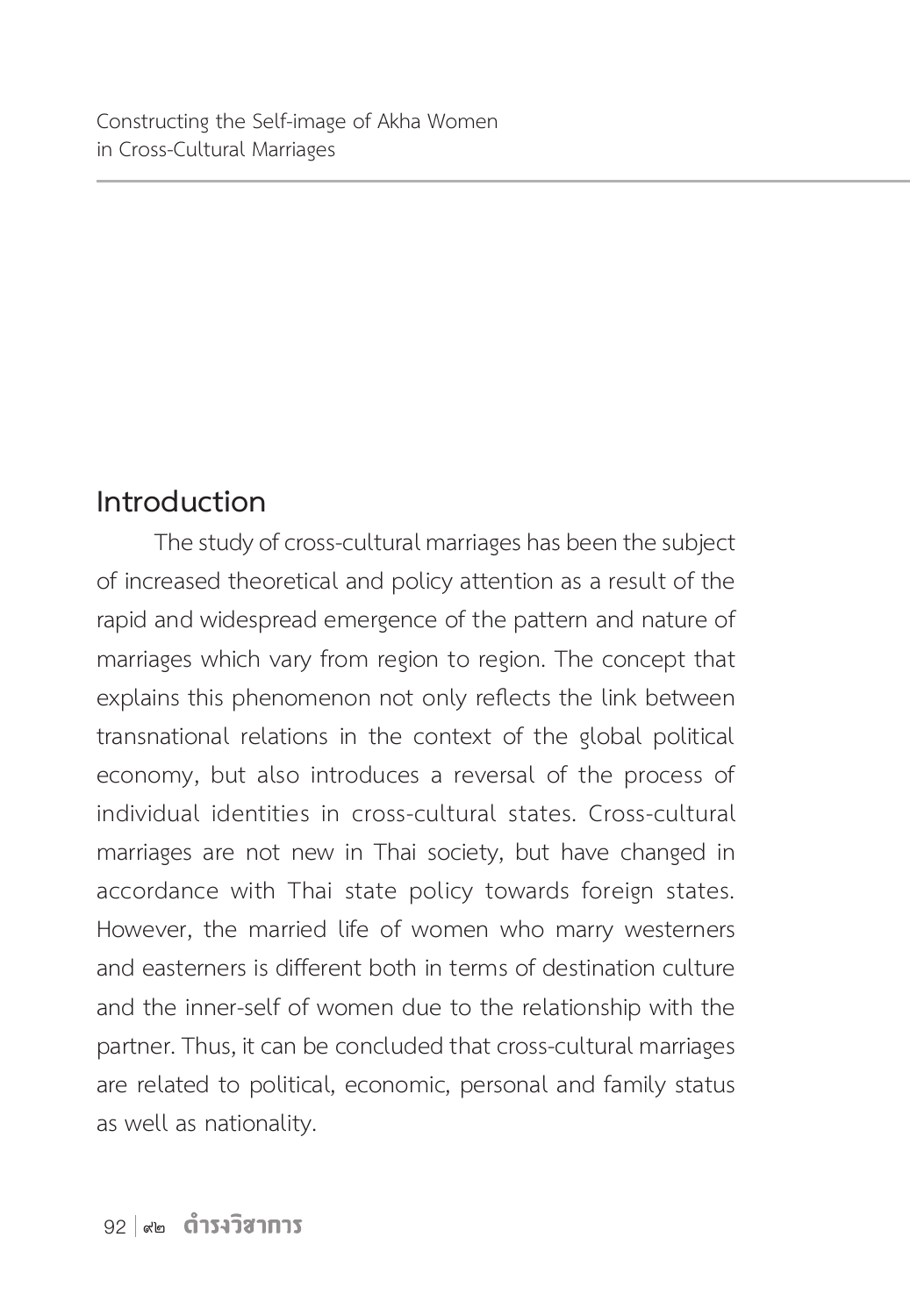In Thai society, studies of cross-cultural marriages have been carried out since 2005. According to the work of Rattana Boonmathaya (2005), the relationship between local factors and globalization reflects the cross-cultural hybridity of the family which has also caused the creation of new identities for Isan women who marry Westerners. Patcharin Lapanun (2010) and Suriya Smutkupt and Pattana Kitiarsa (2014) present a picture of a "westerner's wife" arising from the post-Vietnam war era. The target group focuses on women marrying westerners and getting involved in the labor market in big cities like Bangkok and Pattaya.

Departure from remote villages resulted in many women marrying foreigners when working in the labor market area. The works of Cohen (1982), Jeffrey (2002), Patcharin (2010) and Sirijit Sunanta (2014) highlight the relationship between the world political situation, world labor market, modernization development, Thai policy and business tourism which affect the adjustment after marriage with a westerner. However,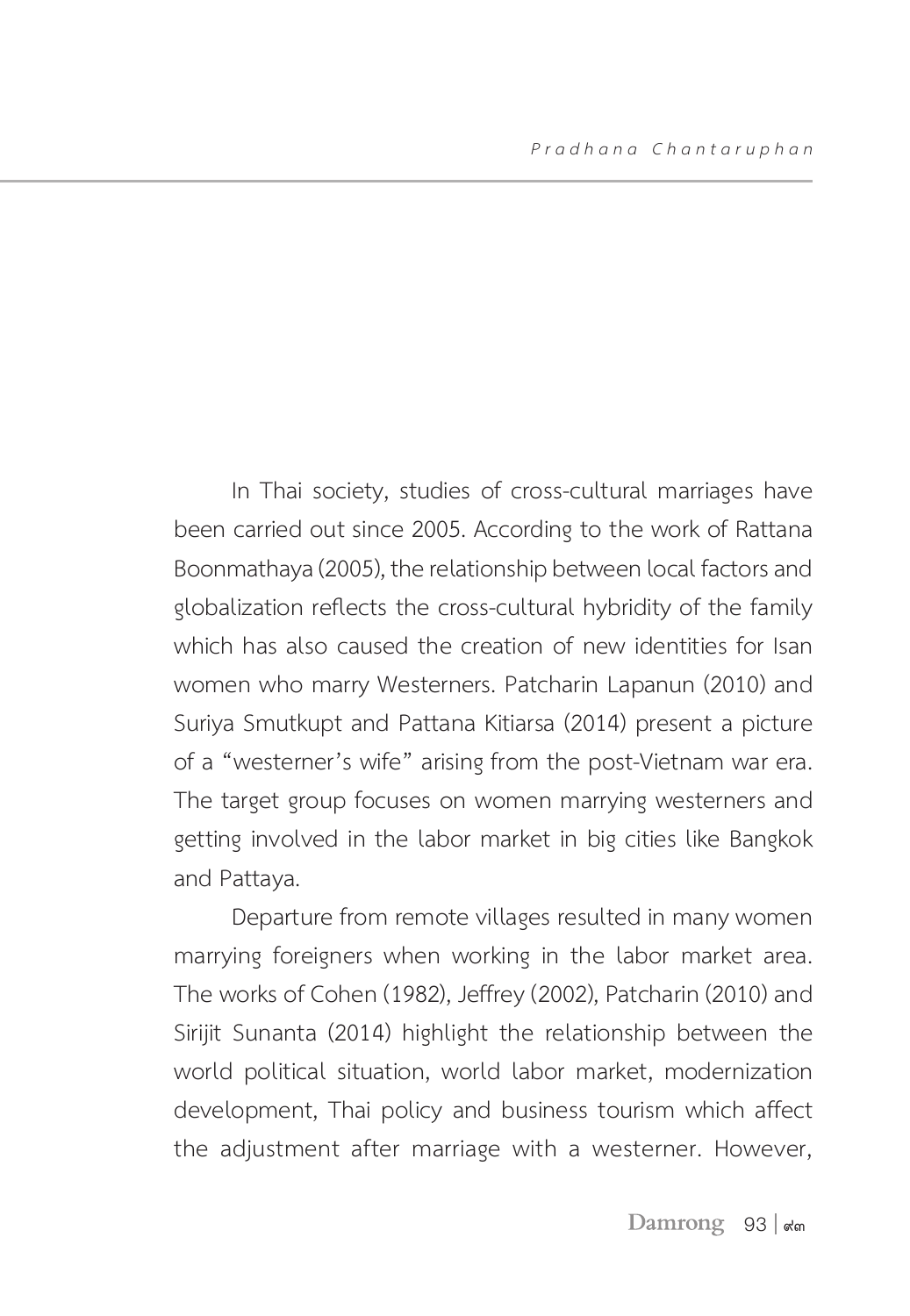Panitee Suksomboon (2009) studies the conditions of the destination countries that construct the Thai women's identity. Nevertheless, there is no study focusing on the cross-cultural marriage of ethnic groups which are different from Isan women in Thailand, such as the issues of ethnic identity, beliefs and traditions, and gender roles that subjugate females. These factors not only contribute to the decision to live in a foreign country, but also enhance the process of constructing ethnic identities different from Isan women. The collected work by Nicole Constable (2005) demonstrates that marriage is linked to displacement and ethnicity mobility. Moreover, cross-cultural marriage is also related to nationality, ethnicity, investment, family, and the married couple's cultures.  She also proposes that cross-cultural marriage involves experiences, life-objectives, lifechanges, state power and family, the articulation of gender roles between the two cultures, and women's mobility. (See also; Nicole Constable (2005), Suriya Smutkupt and Pattana Kitiarsa (2014)). Each of the women who married across cultures has a different way of life, choices, and self-image. The image of the Isan woman who marries a westerner is not the only image that reflects the identity of Thai women marrying across cultures. Consequently, describing the experience and identity of married women has a specific context, and it is not just adaptation to a different cultural life.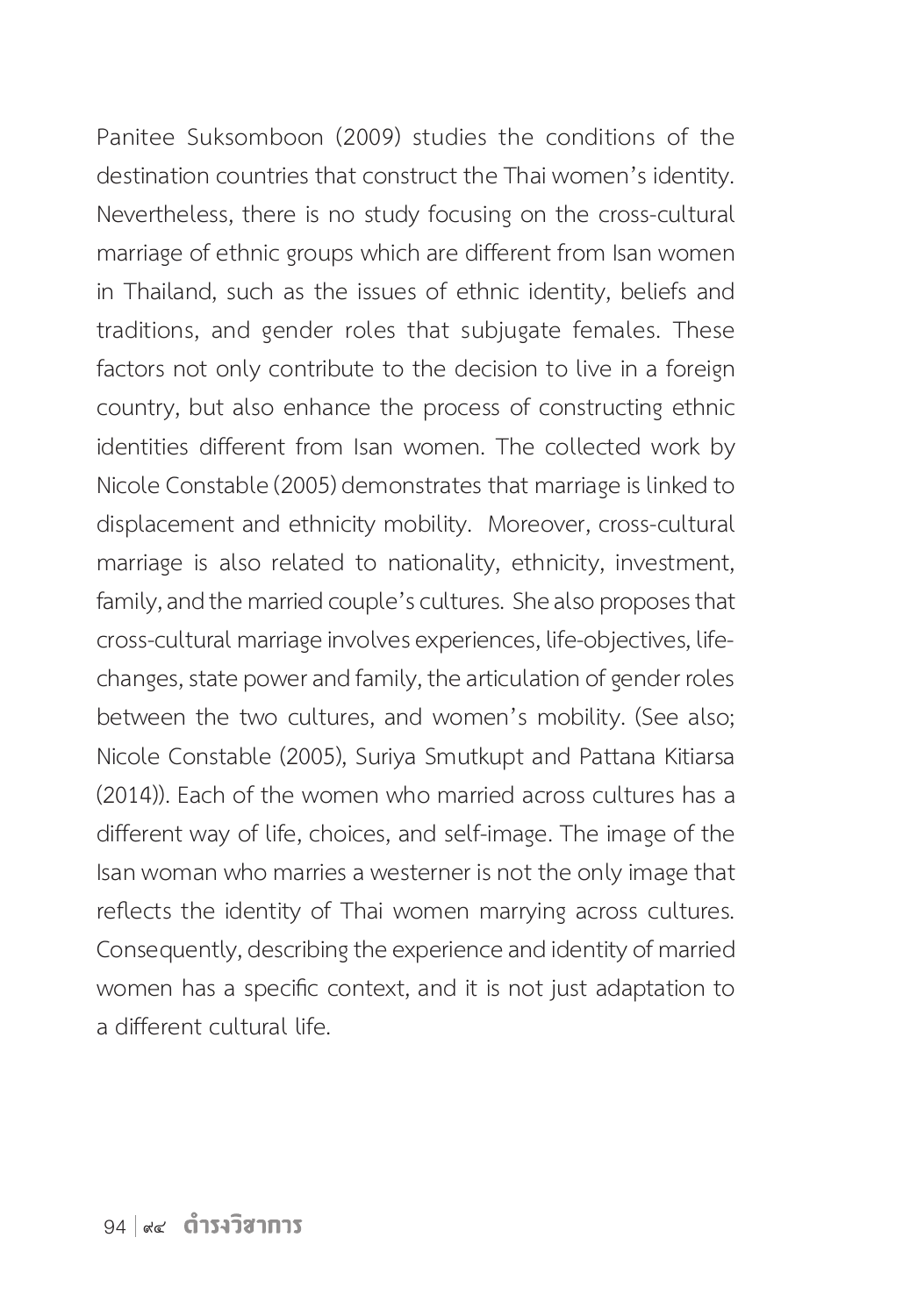## **Key informants backgrounds**\*

The target group of this study is three Akha women in the 40-43 age range from Chiang Rai province. They are Akha children whose parents migrated from Burma and raised them in Thailand. They all have Thai nationality. They were supported to continue their studies by a non-governmental organization called "Soon Luk Ying". After finishing grade 9 in Chiang Rai, each woman separated from Soon Luk Ying because of a change in their life circumstances. Education has become a crucial factor in articulating the cultural capital to supplement a new image of Akha children: it helps them to become working Akha in the city. They have opportunities to meet and fall in love with foreigners. Then, when married to a foreigner, they have a different lifestyle according to their husband's status. Therefore, the self-image of Akha women has changed in accordance with three periods of their life-context. The first is the Akha culture context, at the beginning of life and at primary school. The second is the urban culture context at "Soon Luk Ying" in Chiang Rai and at working age in big cities, such as Hat Yai, Chiang Mai, and Bangkok. The third is the foreign culture context after getting married. This change reveals the conceptual dynamics of identity, and the accumulation of capital in various aspects in order to create an identity as a global citizen under cross-cultural relations.

<sup>\*</sup>I collected field data from 2016 to 2017 in the areas of Chiang Mai and Chiang Rai in Thailand and Kuala Lumpur in Malaysia. My research methodology was in-depth interviews and narrative analysis (all interviews were recorded). The main criteria of the Key Informants selected was that they all passed Soon Luk Ying, got married to a foreign man, and moved abroad. All the names are pseudonyms.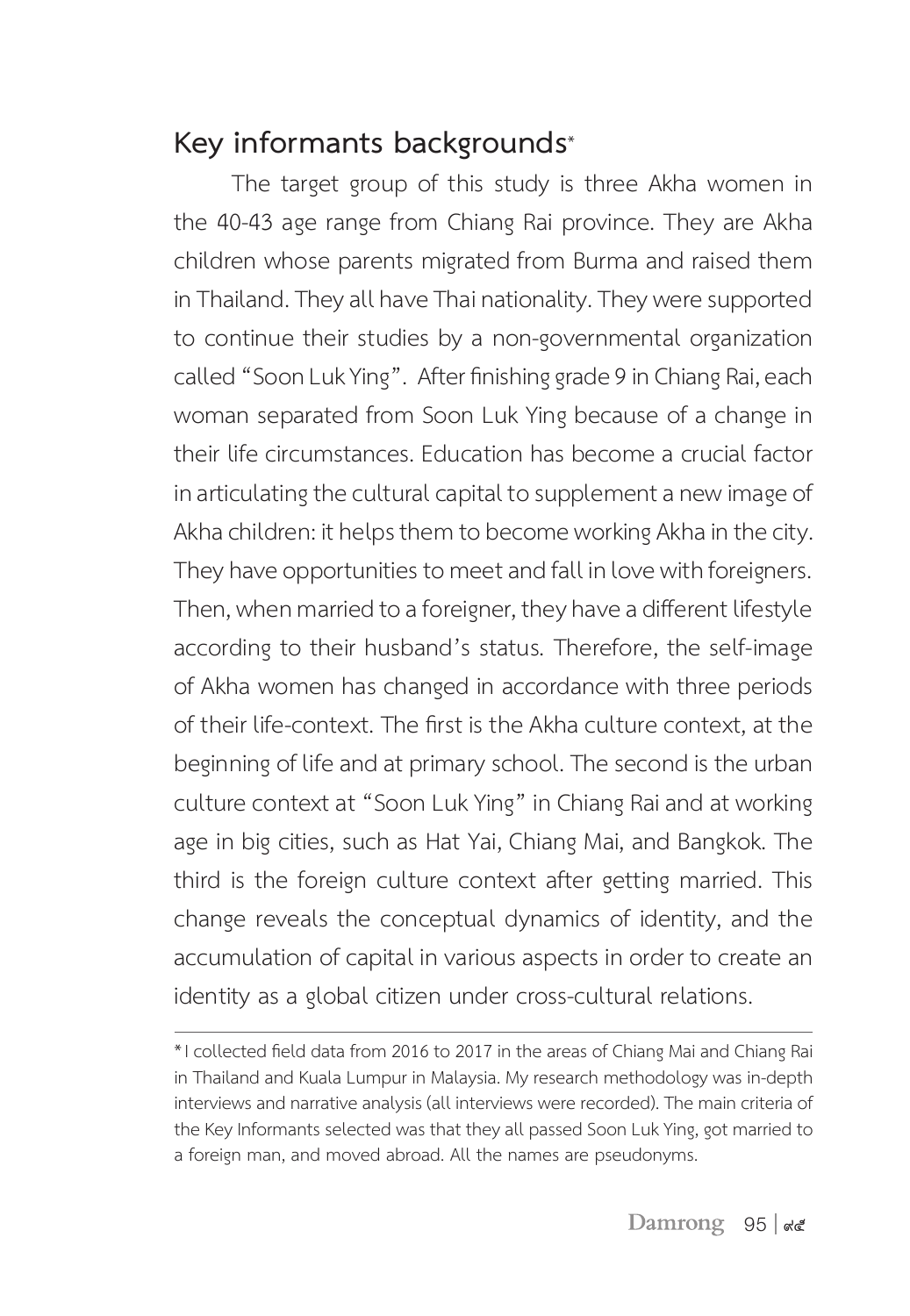| Background<br>information            | Ar-Jeuh                                                                                                                                                                 | Ar-Teuh                                                                                                                                                                                                                                                         | Ar-Jum                                                                                                                                           |
|--------------------------------------|-------------------------------------------------------------------------------------------------------------------------------------------------------------------------|-----------------------------------------------------------------------------------------------------------------------------------------------------------------------------------------------------------------------------------------------------------------|--------------------------------------------------------------------------------------------------------------------------------------------------|
| Family and childhood                 | lives in a large fam-<br>ily with 2 sisters, 1<br>older brother and 2<br>younger brothers at<br>Pa-Hee village, Mae<br>Sai District                                     | born in Jor-Pa-Kha<br>village with an older<br>brother and younger<br>brother                                                                                                                                                                                   | grew up in Samakkee<br>Mai village, Mae Fa<br>Luang District with<br>an older sister, a<br>younger sister, and a<br>younger brother              |
| Age                                  | 43                                                                                                                                                                      | 40                                                                                                                                                                                                                                                              | 42                                                                                                                                               |
| Life after grade 9                   | maid in hotel 1<br>year - moved<br>to the south for<br>massage work (8<br>years)<br>transborder to<br>$\bullet$<br>Malaysia in 2006<br>married her hus-<br>band in 2011 | went back to<br>$\bullet$<br>the mountains<br>because of health<br>problems<br>married 1st hus-<br>band in 1997<br>· divorced in 2003<br>moved around for<br>$\bullet$<br>work and met 2nd<br>husband in 2013<br>in Phuket and<br>moved to Australia<br>in 2014 | graduated from<br>Chiang Rai univer-<br>sity and moved to<br>work in Chiang Mai<br>in 2006<br>2010 move to the<br>Netherlands and<br>got married |
| Years of living abroad<br>/ marriage | 13/9                                                                                                                                                                    | 6/5                                                                                                                                                                                                                                                             | 9/9                                                                                                                                              |
| Husband's Nationality                | Chinese                                                                                                                                                                 | 1 <sup>st</sup> husband-Japanese<br>2 <sup>nd</sup> husband-English                                                                                                                                                                                             | Dutch                                                                                                                                            |
| Husband's age                        | 44                                                                                                                                                                      | 55                                                                                                                                                                                                                                                              | 41                                                                                                                                               |
| Country of residence                 | Malaysia                                                                                                                                                                | Australia                                                                                                                                                                                                                                                       | Netherlands                                                                                                                                      |

**Table 1**: information background of key informants

## **Root: Cultural Capital and Social Construction of Self**

The contexts of cultural capital (Bourdieu 1997), which mean Akha traditions and world view including the gender role in the family in which they grow up in the mountains, and the patriarchy system are important conditions for determining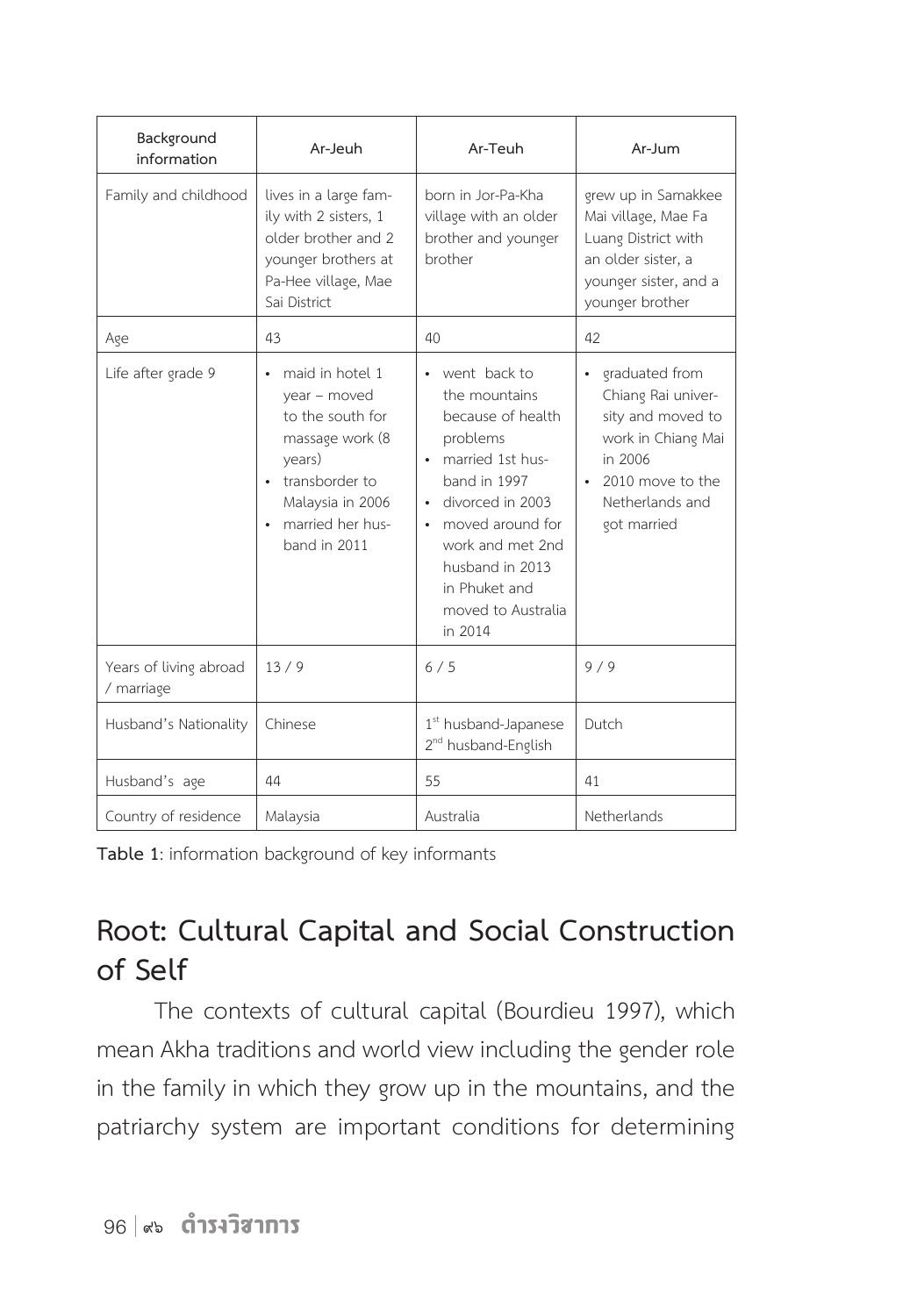the roles of Akha. All case studies show that daughters/sisters were influenced by the determination of cultural identities that affected their later life in cross-cultural families.

In the context of Akha culture, there were no differences in family image in the three case studies. Their mother is the carer, and their father is the decision-maker. Younger brothers or older brothers are likely to have more of a voice than sisters, and the mother merely listens to her sons.

Agriculture and domestic work are the duties of women. The role of the mother is founding capital in the creation of female Akhas, especially the role of the domestic carer and cook. Growing up as Akha daughters, the interviewees said that they learned the role of Akha women from having stayed mostly with their mothers, when they were needed to cook for the family and take care of younger children. They learned that their father has the most influential role in the house and is responsible for the family economy. The reflection of cultural capital was embedded in Akha women and it is often revealed when Akha women cook "native mountain food" in foreign countries. This reflects the self that is associated with the identity emerging from the Akha culture context.

#### *Patriarchy in Akha Culture and the Definition of "Family"*

Because "Ar-Jeuh" grew up in a family in which the father often used violence, she also asked the question why her mother had to surrender although she worked hard. She rejected the role that women had to be forced and work tirelessly while men did not have to work. While she saw her mother working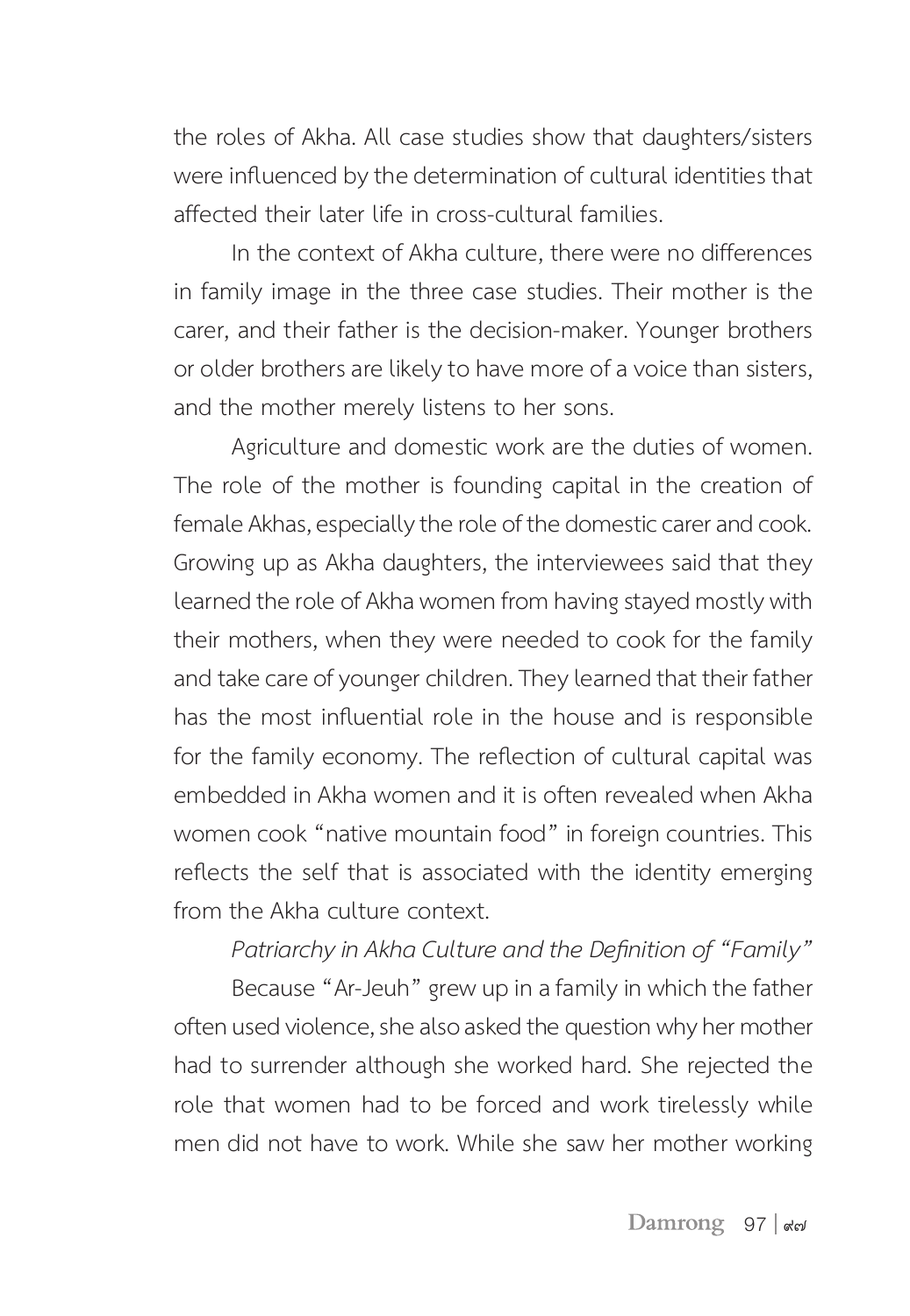hard, she felt sorry for her and even loved her mother more. Nevertheless, she did not want to be like her mother in the same situation. She constructed her identity as a working woman and did not take on the role of a wife who had to take care of husband and family, as her mother had done earlier.

*"I don't want to be like my mother who had to work hard on everything while the father didn't have to do anything. I don't want to marry because I'm afraid of being like her"*\*

In the case of Ar-Tueh, the image of her father is different from that of Ar-Jeuh's because her father is a hard-working family leader who takes care of everyone. The father's image is a caretaker, responsible, and suitable for the role of family leader. Because her father did not take advantage of her mother, Ar-Tueh was happy to leave school as her father ordered (but her brothers continued to study) and feels gratitude to her parents.

"Home" during her childhood was not perfect because of economic conditions and livelihood problems, and Ar-Teuh had to live with another family. Moreover, the family members did not live together, and her brothers had to go to different places to find educational opportunities. Accordingly, her image of a mountainous home included a lack of a perfect family so she always dreamt of an ideal one. She eventually compensated for this when she married her husband. Previously, Ar-Teuh, a mother of one with her ex-husband who was Japanese, was

<sup>\*</sup> Ar-Jeuh, Kuala Lumpur Malaysia (2017, January 25). Interview.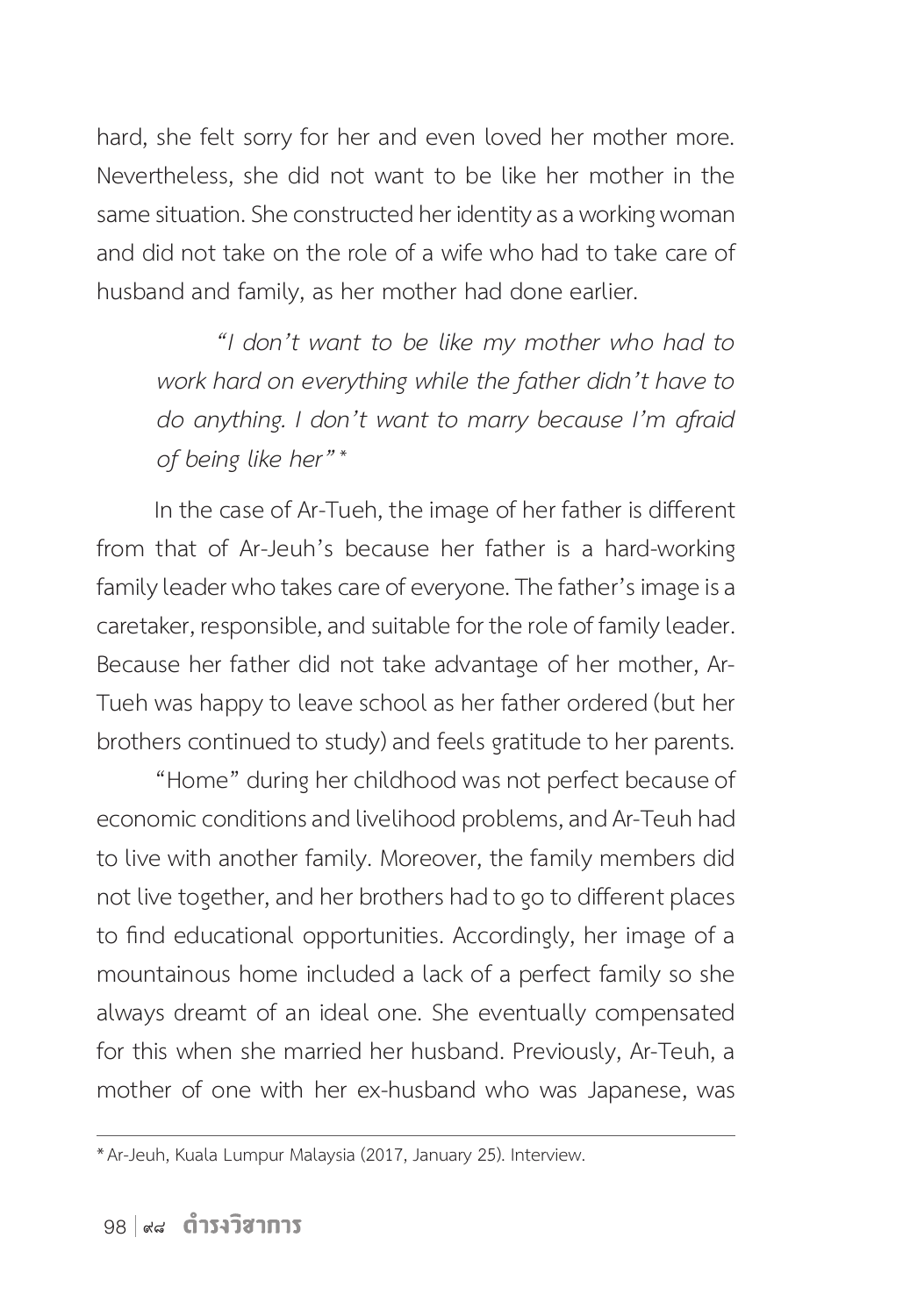unable to live a perfect family life. Later, she took her child to Pattaya to live with the almost-married Danish boyfriend. Finally, after marrying her current English husband, they moved to live her ideal family life in Australia. It is important to note that when she has free time, she rarely goes out anywhere, but often stays at home and takes care of her husband and her son. Normally, she is cheerful and talkative, and talks politely, but when someone makes a comment about her family, she is offensive, and replies with harsh words even though she often describes herself as being calm and tolerant of everything owing to her difficult life.

*"The family should be together. When I was young, I didn't live with my parents. And also, when I had a child with my first husband we stayed in different countries. I intend that if I have my own family, we must be together."*\*

This is reflected through the habit that she often shows photographs of spending time with her husband and her son, cooking, and taking care of her family. On the contrary, Ar-Jeuh has never shown pictures of her family or family members, or even her pictures, online.

*Contextual Space and the Definition of "Home"*

From the Akha women's life context, although the three Akha women grew up in the mountains in Chiang Rai, they lived in different areas, with differing external prosperity, border

<sup>\*</sup> Ar-Teuh, Chiang Rai (2017, April 23). Interview.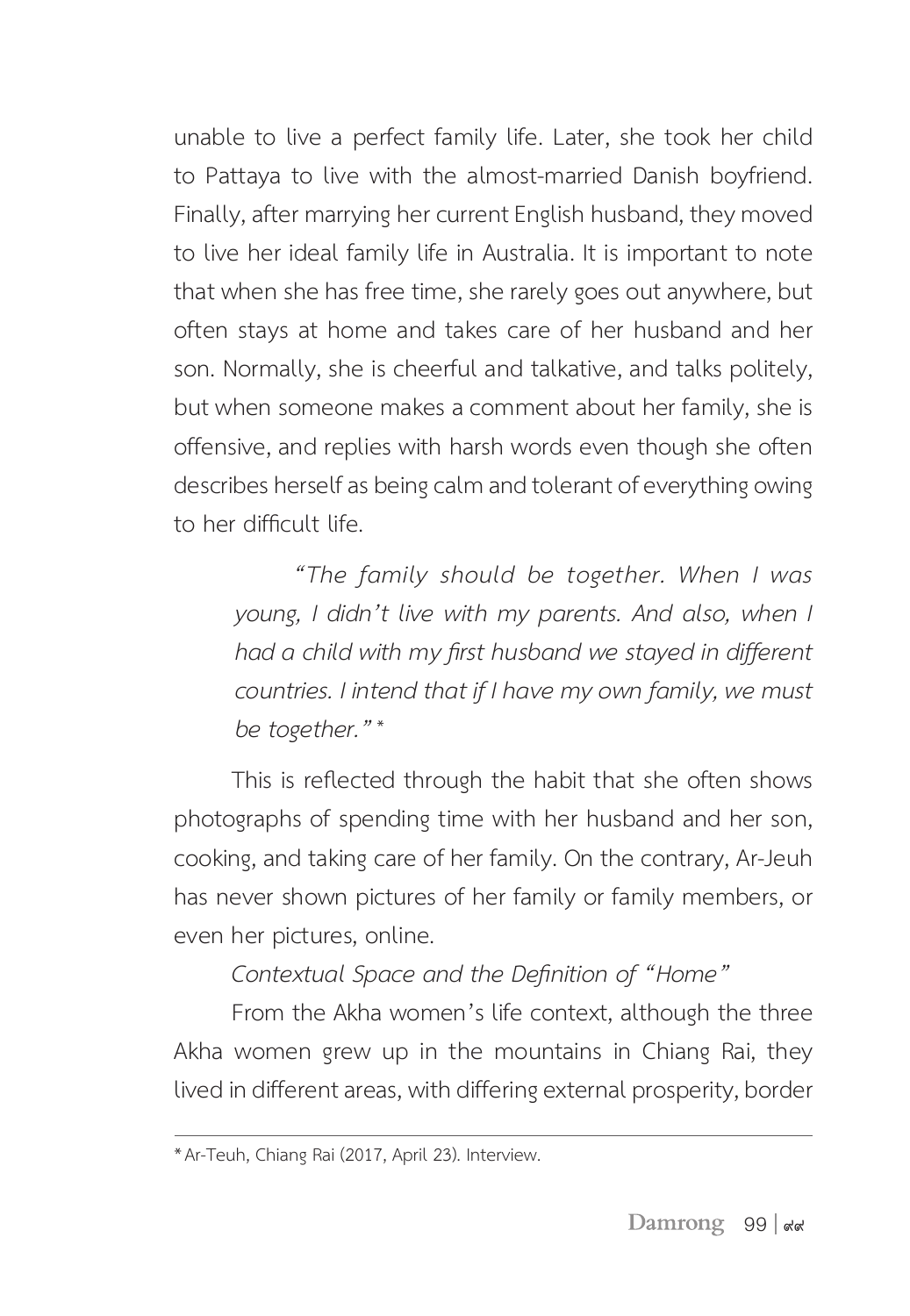areas, tourist attractions, and uneven state development areas. These differences made it possible to create different career opportunities, family lives and memories.

While "Ar-Jeuh" has memories of the nature of her homeland which are embedded in her identity even when having moved to Malaysia, she still associates her "new home" with her "mountainous home". This is because recalling the past may be the only thing that heals her and makes her calm. Later, after entering the big city to earn money, she has not been close to nature anymore. The rugged life in the big city and the dark business (massage work), due to economic necessity, subjugated her identity and created a new character - a stressed person. She became a risk-taking person both in daily and leisure life when she gambled in different ways. This past life made her become a blunt and straightforward person, not afraid of anyone.

Thus, she looks like an aggressive and straightforward person. This is consistent with her Akha friend who said that she is aggressive too (from the words she spoke to others). Indeed, when discussing a confrontational relationship, Ar-Jeuh is sensitive, sad, and anxious when talking about family. Even when talking about her husband, she always feels guilty about her former work. Nevertheless, she uses the experiences and the dark side in the past as a tool to fight others (on a basis of, "what have you got to lose?")\* This dark side will remind her that she has more experience than anyone else, and there's no need to be considerate if she thinks that it is not right.

<sup>\*</sup> Ar-Jeuh, Kuala Lumpur Malaysia (2017, January 25). Interview.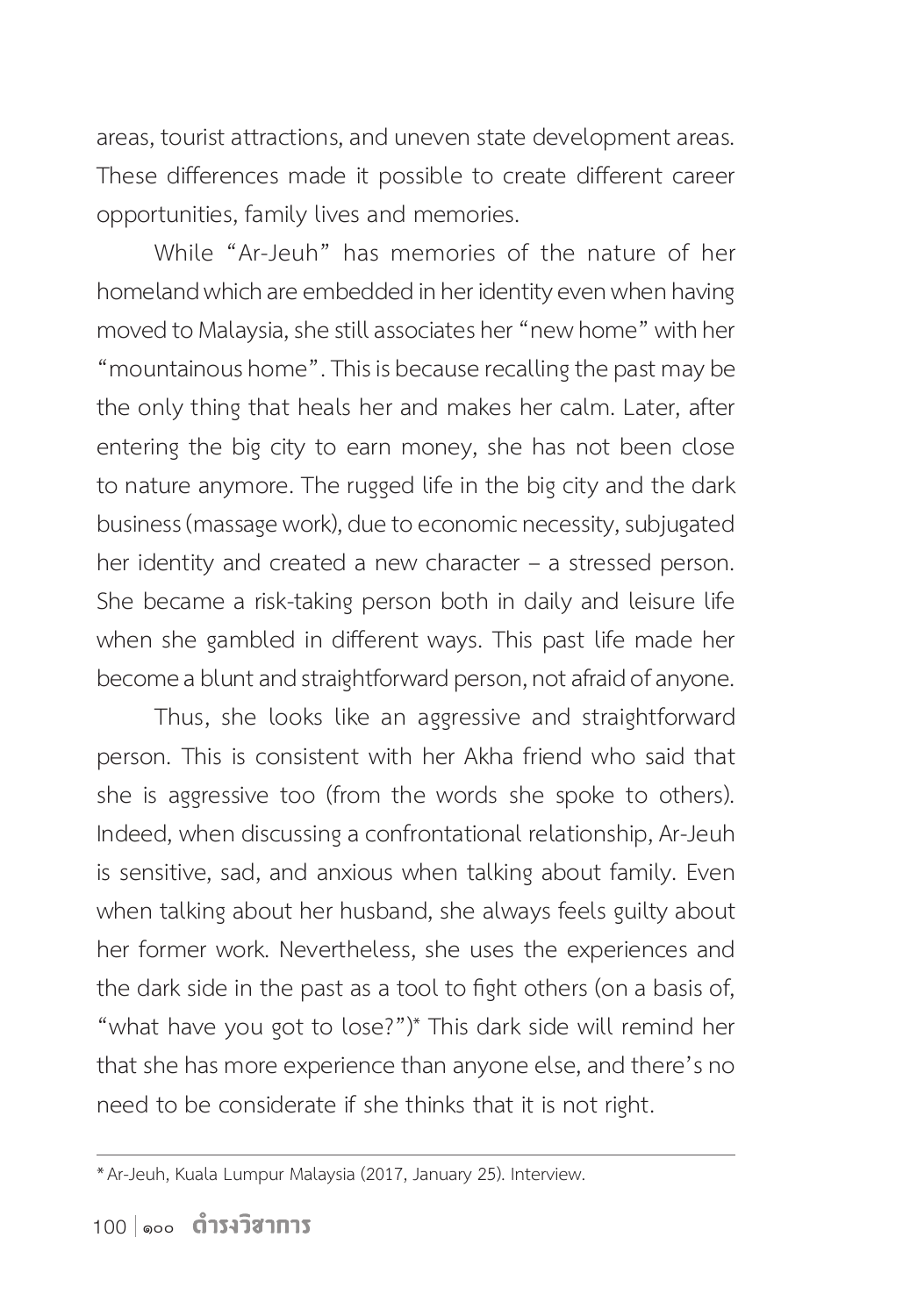Unlike Ar-Teuh's imagination of a family and Ar-Jeuh's creation of a living location, the mountainous home for Ar-Jum suggests opportunity and freedom. Her initial experience of cultural capital is accordingly aligned with the experience she gained from "Soon Luk Ying". At this place, she met a variety of people, developed her talkative personality and became a learner. These fitted well with the opportunities that came into her life. Due to Ar-jum family's economic superiority, as well as a home village closer to the city than the other two, her father had an opportunity to work in a Royal Project. Hence, Ar-Jum was able to construct an identity that was closer to the modern world than the other two.

The mountainous house or hometown created a way of thinking and gave meaning to "home" and "family" in the dimension of nature and symbolic meaning. Being Akha is not only an important cultural capital in everyday life and in creating a unique identity as a wife, but also in creating a family-oriented worldview in a unique way in order to articulate the "family" of foreign husbands. As a result, this has not only led to the creation of families in a way that is neither Akha's nor the foreign husband's way of life, but a negotiation and hybridity in a way that both parties agree on.

While the Ar-Jeuh's self-image reflects the struggle to get rid of the traditional worldview and practice imparted by her family in their mountainous home relating to sexual subjugation, Ar-Jum views a mountainous home as a socialized area where she can learn to be a perfect mother and wife and use these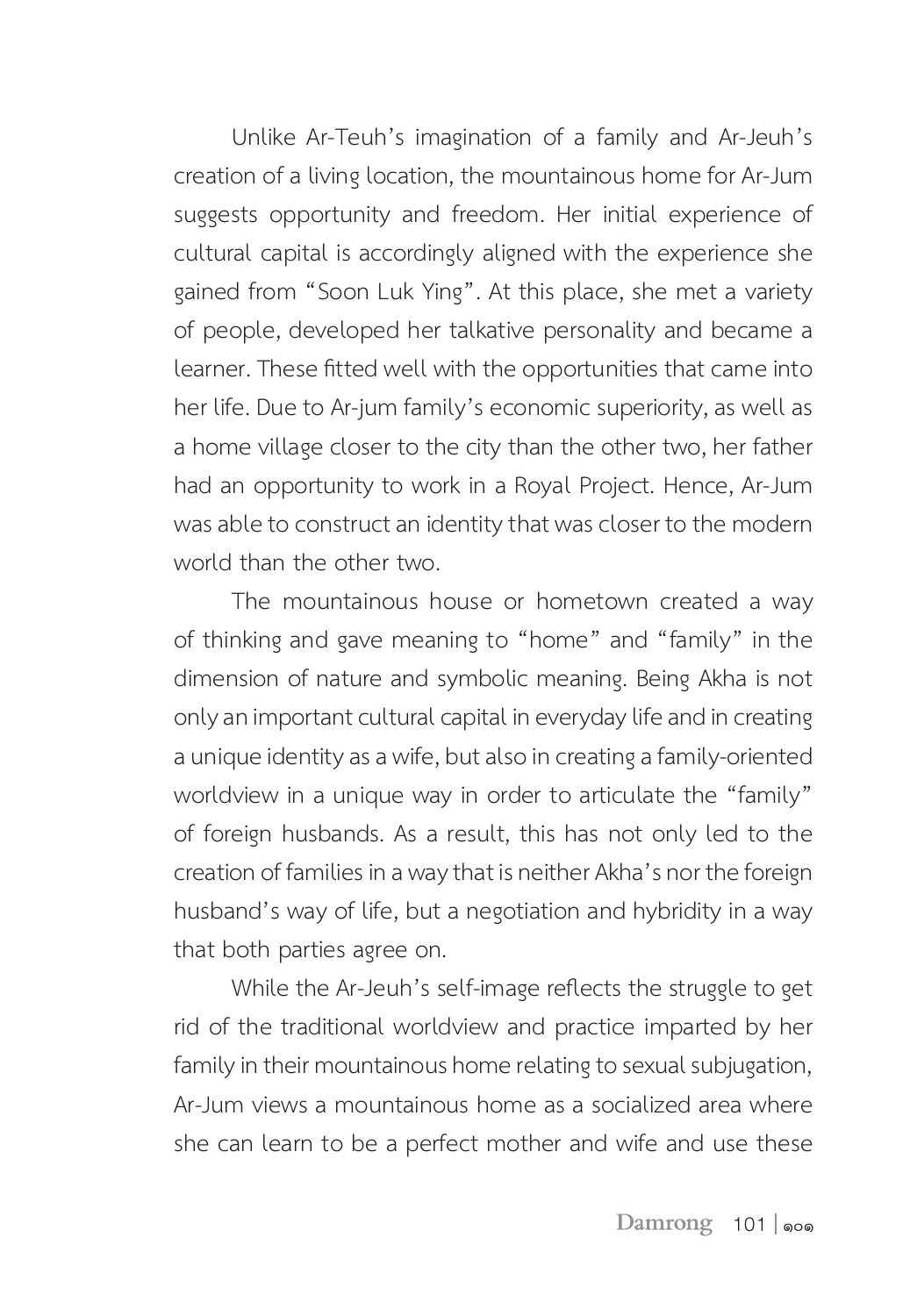skills to live abroad. Ar-Teuh is in the middle between Ar-Jeuh and Ar-Jum. Although she wants to go out into the modern world, her mind is emotionally attached to her family. Hence, she cannot step out of the familiar space (the Akha village in Chiang Rai) into a larger city with more opportunities for work at the beginning of her new life.

In summary, the Akha way of life, especially with respect to gender roles and contextual areas, are cultural capital that all three Akha women have adopted in constructing their self-image as the wife of a foreigner in a foreign country. This process of self-creation has eventually constituted the definition of family for procreation, which differs from her own family of orientation.

#### **Route: From Doi to Aboard**

The working routes of the three women led them out of Baan Doi into urban society and brought about a turning point for economic capital accumulation, family income, and having the bargaining power not to return home.

From growing up on high mountains to studying and working in the city, the three women have had life experiences that have varied according to their work situation in terms of accumulation of economic capital. Ar-Jeuh started working as a trainee at a hotel in Bangkok. Later, her older sister ordered her to go to work as a masseur in order to earn more income. Then, she had to move to Hat Yai, and to Malaysia, respectively. She massaged for almost five years and found love and married her husband. Ar-Teuh had bad health conditions and worked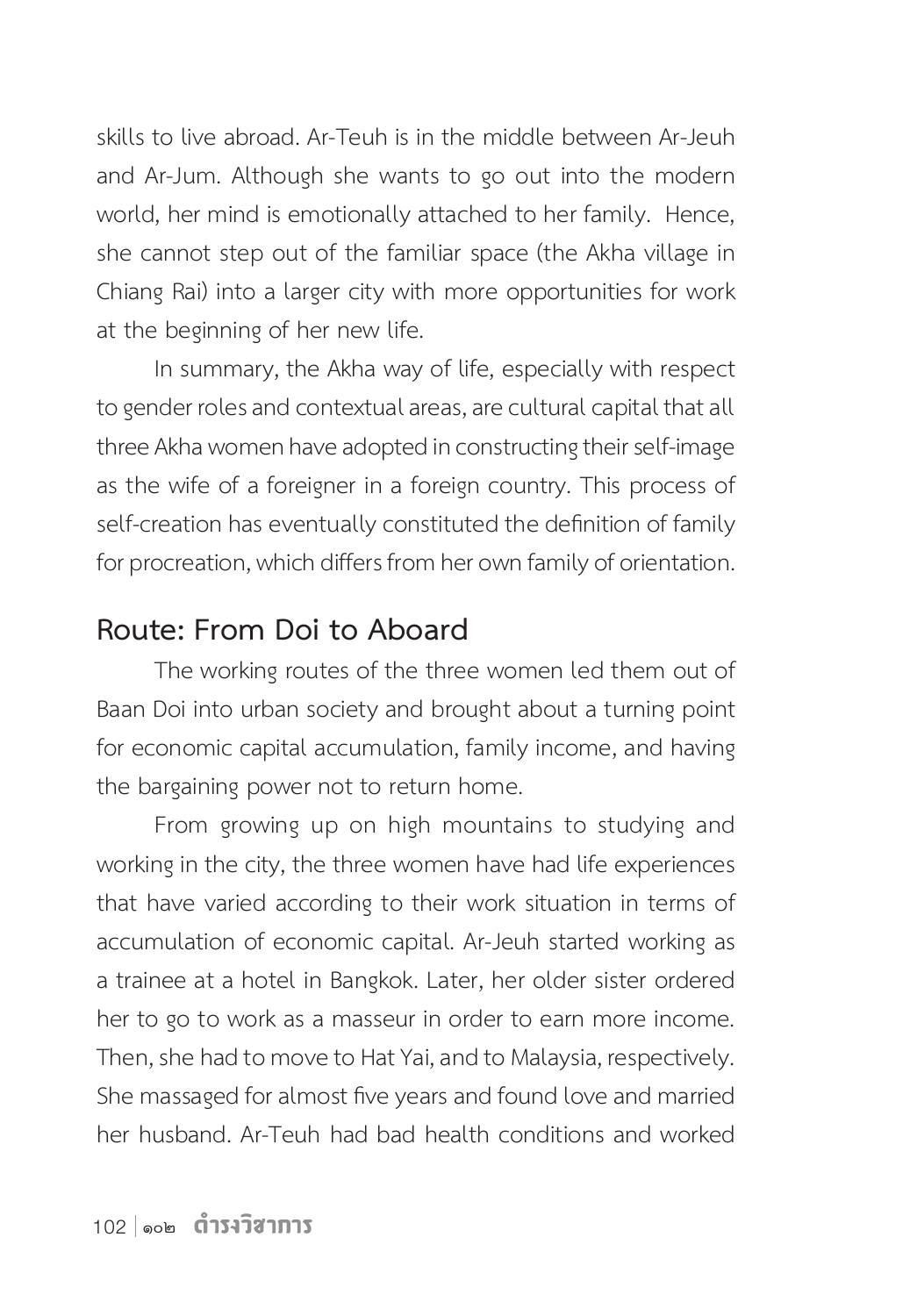on embroidery at her Doi house (mountainous home). She married a Japanese businessman who came to visit and bought her clothes. They had a child, but unfortunately got divorced later. She then went to work in the tour and hotel business at Pattaya, Suratthani, and Phuket for over 3 years. Finally, she met her current husband and moved to Australia.

Since Ar-Jum had a better economic status and was encouraged by her sister who was progressive and already used to work in big cities, she got support for higher education and found a job in Chiang Mai. She did not get any pressure from family or even struggled to earn a living, therefore she had more life choices than the other two. Departure to a big city was a good choice for Ar-Jum because she was enthusiastic about gathering new experiences and knowledge. Ar-Jum came to work in the tourism business in Chiang Mai for almost 2 years and met her Dutch husband who came to work as a volunteer in Thailand.\*

In conclusion, the case of Ar-Jum was different from Ar-Teuh and Ar-Jeuh in the sense that Ar-Teuh had to struggle to raise almost everyone in the family, and Ar-Jeuh was forced to fulfill the needs of her father and sister, who had more positional power than any others in the family. As a result, the ability to choose their own routes without these being determined by parents, income negotiation with employers, negotiations with a variety of people in power in everyday life, as well as the way of globalized capitalism, were both an opportunity to accumulate income and a way to construct a new self-image

<sup>\*</sup> Ar-Jum, Chiang Mai (2017, April 17). Interview.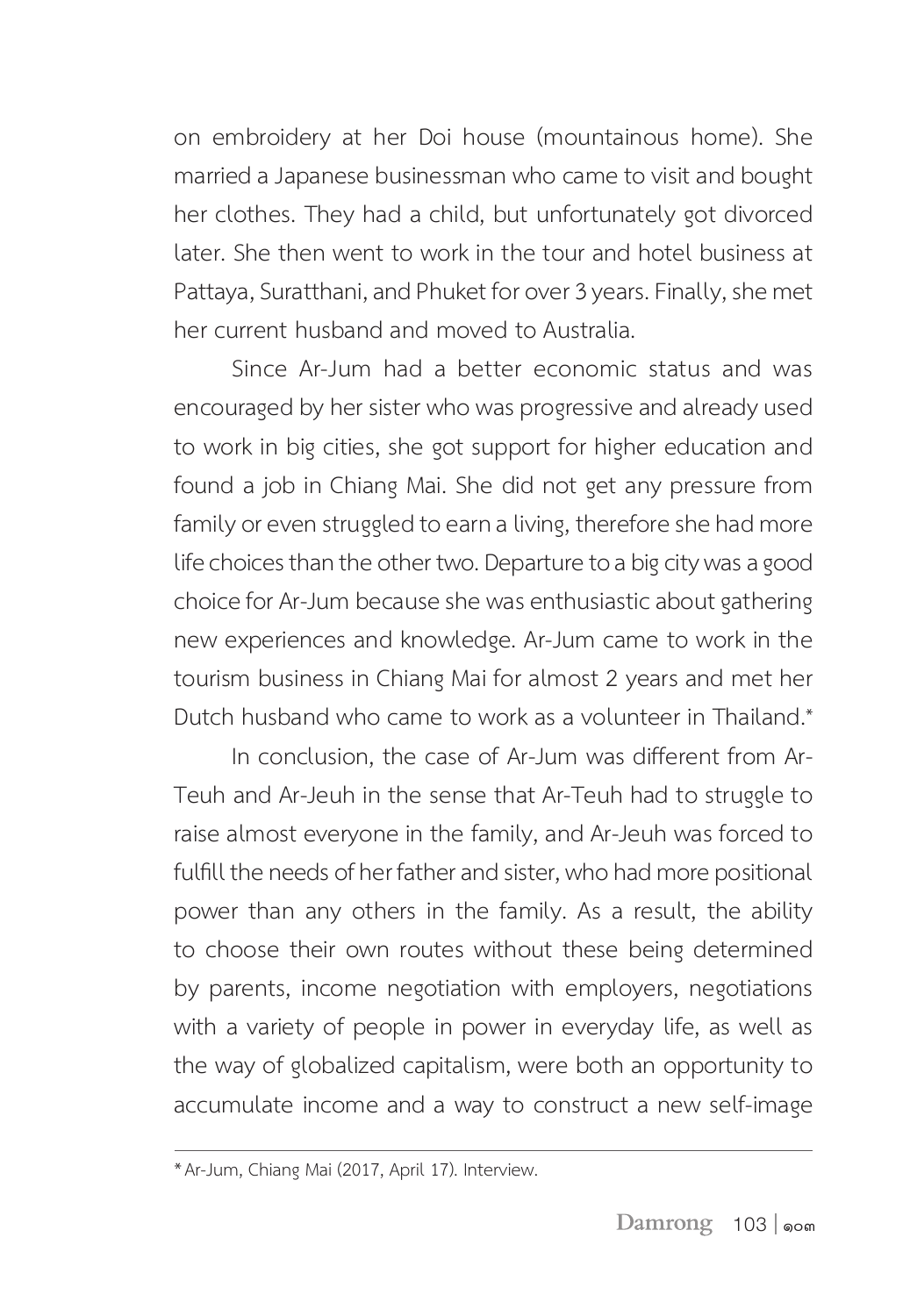that was different from their ethnicity self-image. Finally, these routes were the path leading to life across borders.

## **Cross-cultural Marriage: The Space of Selfreconstruction**

It is significant to say that Akha women who are married to foreigners, either westerners or easterners, face different conditions that affect the process of creating a woman's identity when living abroad. When Ar-Teuh decided to live with her new British husband and then move to Australia, she decided to study English along with her 11-year-old son in order to communicate with her husband more effectively. In the case of Ar-Jum, before getting married and moving to the Netherlands, she could speak English, but she had to learn some more Dutch to communicate with her husband's relatives (and because the Netherlands has a language proficiency test for visa extensions). Ar-Jeuh could use Chinese to talk to her husband as well as his family and friends because she learned Chinese from customers who are Malaysian Chinese and came to visit the Thai border area. Moreover, she learned English from attending hotel training classes after graduating from Grade 9, and from practicing by herself. Ar-Jeuh commented that the use of English made her more acceptable to both employers and police in Malaysia. Most Thai people who come to work in Malaysia speak Chinese. People who can also use English have more recognition. Therefore, the act of language learning is a self-construction in order to make it easier to communicate with people of different cultures, and at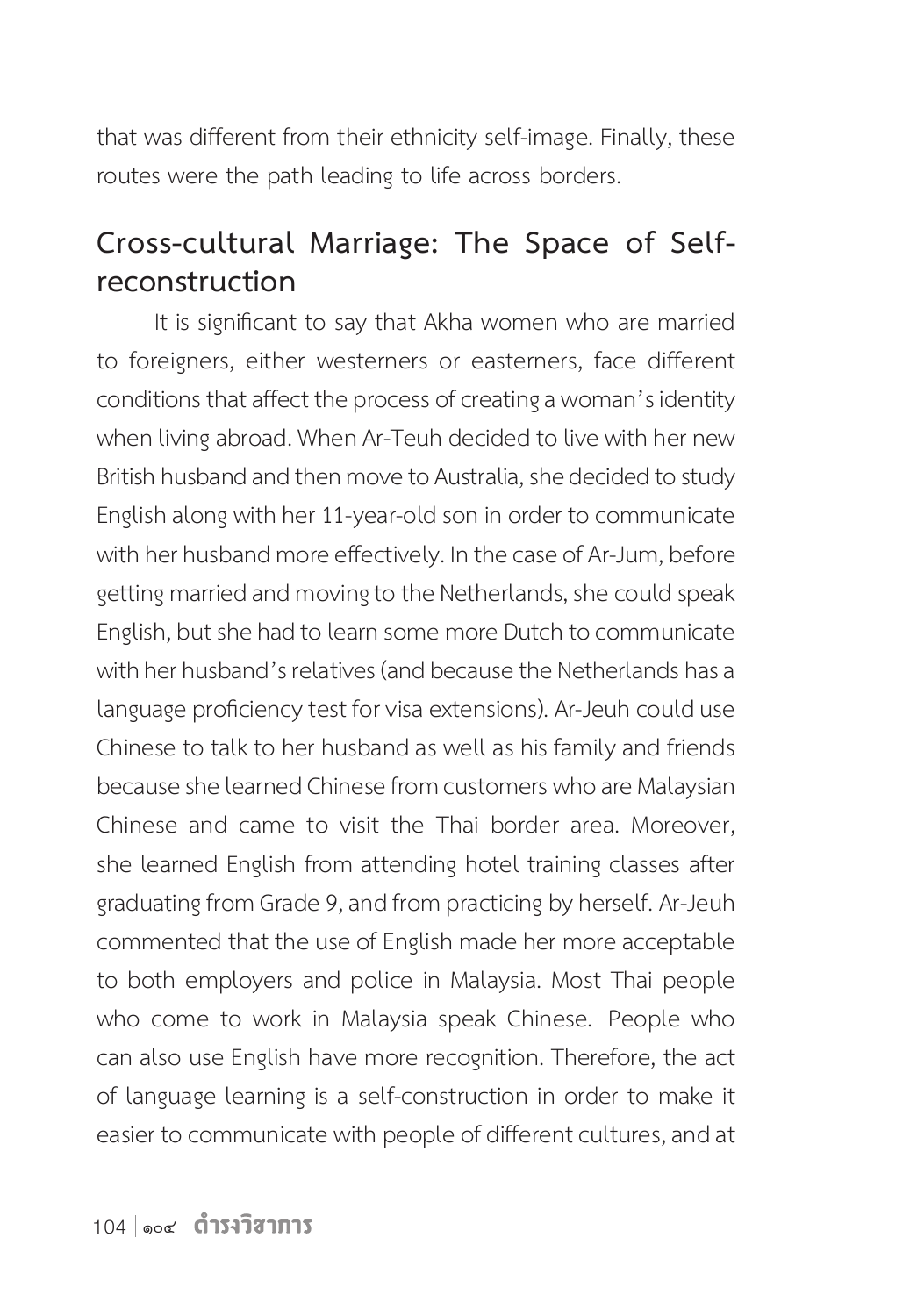the same time it is recognized by others as an opportunity to negotiate in more domains such as the economy, the workplace, the daily life controversy, and giving opinions on various matters. When women cross the border, they are creating a new selfimage. This gives a new meaning to the concept of patriarchy that is different from the mother's generation who married Akha. An important condition is the foreign husband with whom Akha women can negotiate more.

In terms of economic equality, Akha women like the idea of working outside to earn their own personal income. This concept is different from the work of the mother in Akha culture which focused on working outside to earn income to look after the whole family. After her marriage, Ar-Jum moved to the Netherlands and worked in a restaurant until she became pregnant. After giving birth, she did not go back to work because husband wanted her to raise the baby at home. She had to fulfill her household duties as required by her husband, even though she tried to change this after her child grew older and went to school, when she wanted to go out for work. This implies that although home care and family duties were an image associated with and linked to Akha-ness, and having no contribution to the family is not an Akha woman's way of life, she had to accommodate her husband's will.

After finishing Grade 9, Ar-Teuh worked hard to support her family. When she moved to Australia, Ar-Teuh started learning English, and afterwards she asked her husband's permission to work part time as well. In her spare time, she also liked to go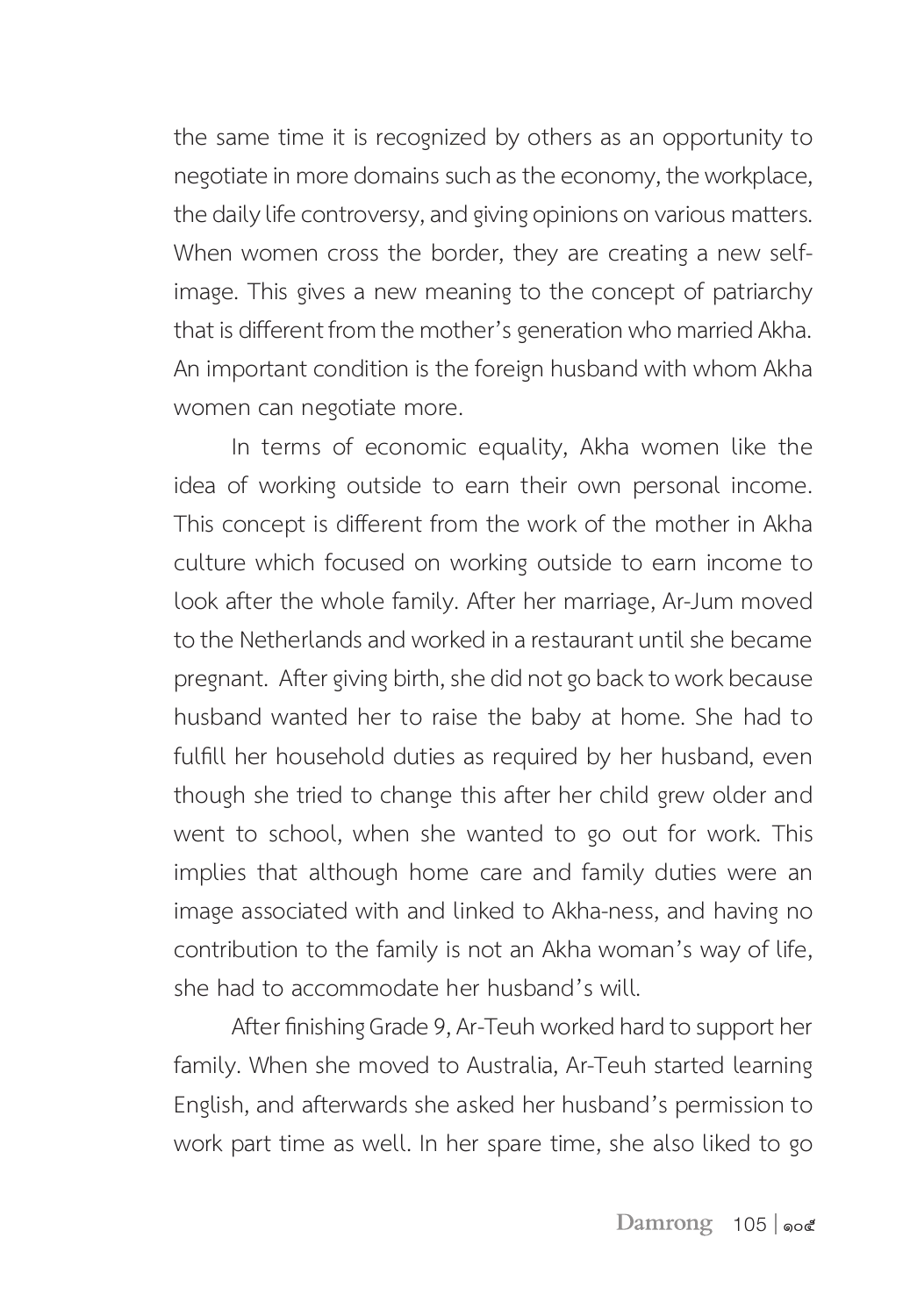shopping. She mentioned that she was very poor when she was a child and had only one set of clothes. Now, she has money and wants to buy the stuff she always wanted and never got in childhood, especially clothes and dresses.

In the case of Ar-Jeuh, she is the only one who does not cook and take care of the house because she has chosen to work outside. She argued that she wants to work and earn her own income. She did not want to be a housewife who has to take care of everyone as her mother did, because it is tiring and heavy work. She and her husband went out to work and did not necessarily cook for themselves. She seldom cooked a meal except for hosting a party with friends on special occasions and holidays.

Their Akha way of life was not different from living in a big city. It was normal that they surfed the Internet, played on Facebook, watched movies and clips from Thailand – both entertainment and news programs – and shared the stories that interested them, which reflects a modern self-image. Thus, in the modern world, their self-image was constructed in the mode of globalization and global citizenship rather than a return to their Akha identity as if they had stayed in the mountain. While they were using modern communication equipment to communicate with their family, these Akha women did not plan to return to their homeland anyway. This is because in the Akha way, the marriage of women is a symbol of being cut off from the old family to join a new family. Consequently, the self-image of Akha women is different from that of Isan women who are married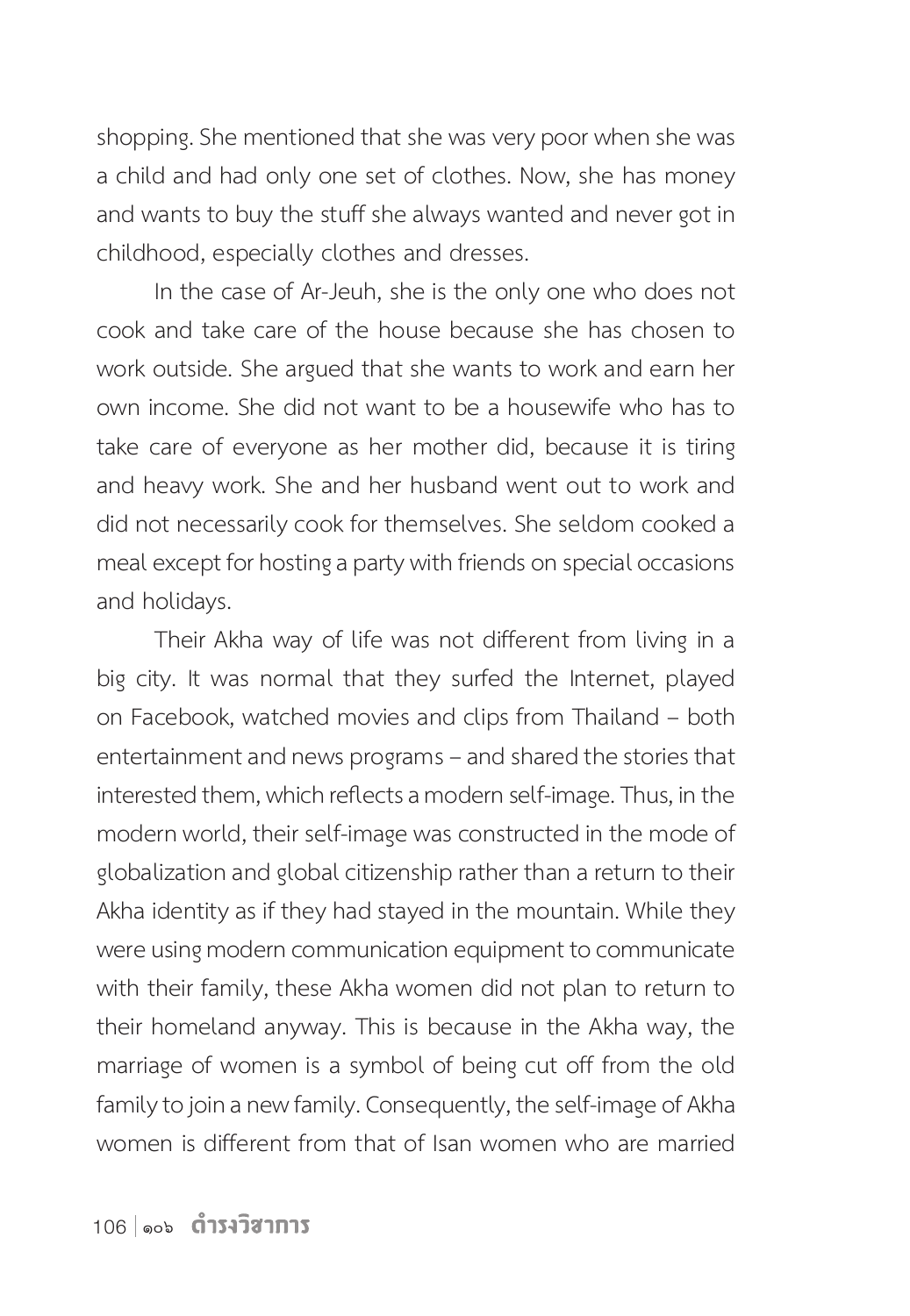to foreigners and often come back to the village because of the relationship with their former family and are determined by the Isan woman's role to take care of the family and save money rather than living abroad. (See also; Ratana Boonmathya (2005), Patcharin Lapanun (2010), Suriya Smutkupt and Pattana Kitiarsa. (2014))

It is interesting to note that growing up in the Akha family with "ethnicity" that is different from the lowland people was not a problem for the three girls when living in the mountains. Nevertheless, this was questioned when they started working for economic accumulation in urban society. Ar-Jum, for instance, went to learn Dutch in Nakornratchasima, and was insulted by her teacher's wife who said that she was only a hill-tribe girl who could not even speak Thai clearly, so how can you learn Dutch? In the case of Ar-Jueh, when working in Phuket, she had to live with her Akha friends from Chiang Rai, rather than go out to get in touch with local people. In the context of urban life when they came to work after graduation, they also defined themselves as Akha all the time because at that time their relationship was with their friends and relatives working aboard. This implication of the Akha's image and identity had a significant meaning when they were in "partisan" areas. Although it is clear that the cultural capital of the Akha's identity is powerful in linking women's identities with others, they still tell the people around them and their lovers that they are Akha, even in situations and areas where they do not need such identities (because in a foreign country, they can choose many identities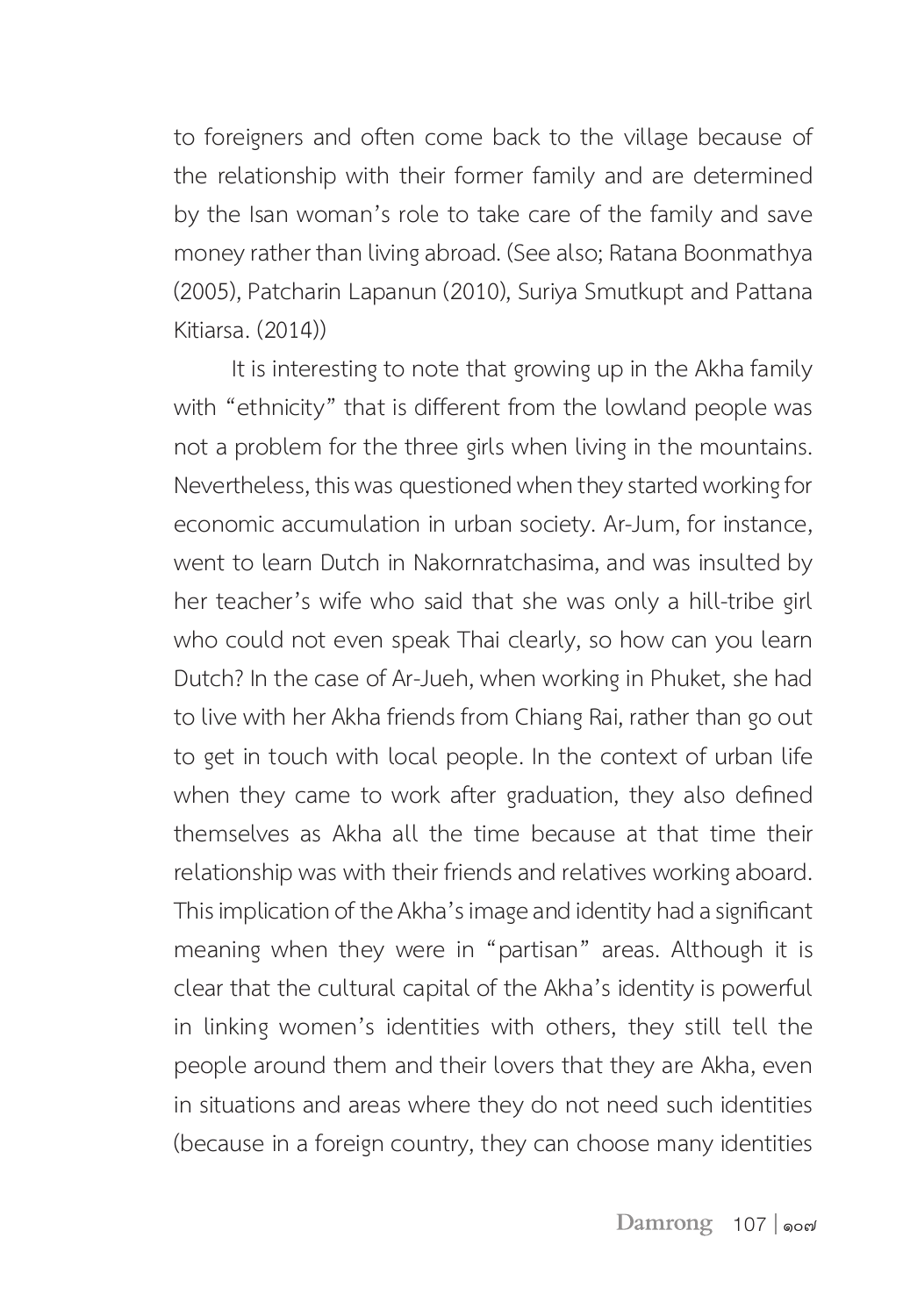including individuality, Thai identity, Akha identity as well as global citizenship). In conclusion, ethnic identity has the power to dominate the worldview of women.

It is clear that the accumulation of cultural capital from homeland, economic capital, language training, and working with the aim of bringing about a new identity construction in a foreign country is a linkage of the Akha women from their homelands to a self-image within globalization. These changing processes, with the addition of new ideologies such as equality, lack of obligation, pursuit of opportunity, urban lifestyle under globalization and foreign culture, have created many identities both inconsistent with their original identity and the new selfimage that are reconstructed in the context of their varying lives in foreign countries. It is interesting to explain that the way of life of Akha cross-marriage women suggests different forms of identity, both defined by their ethnic identity and having partially become a portion of the present female identity. Ethnic identity in this sense is something that is far away, but with an inevitable longing and need to escape. In addition, Akha women who are married always talk about Akha self-image. They often talk about being in a good environment, happily far from hustle, without competition, and being proud of being Akha (some key informants called themselves "Doi People"). They are, however, uncomfortable with the Akha women's or mother's role, being obedient, hardworking, and not having their own life. Although they were thinking of their hometown, there were no Akha women living in a foreign country who wanted to go back to the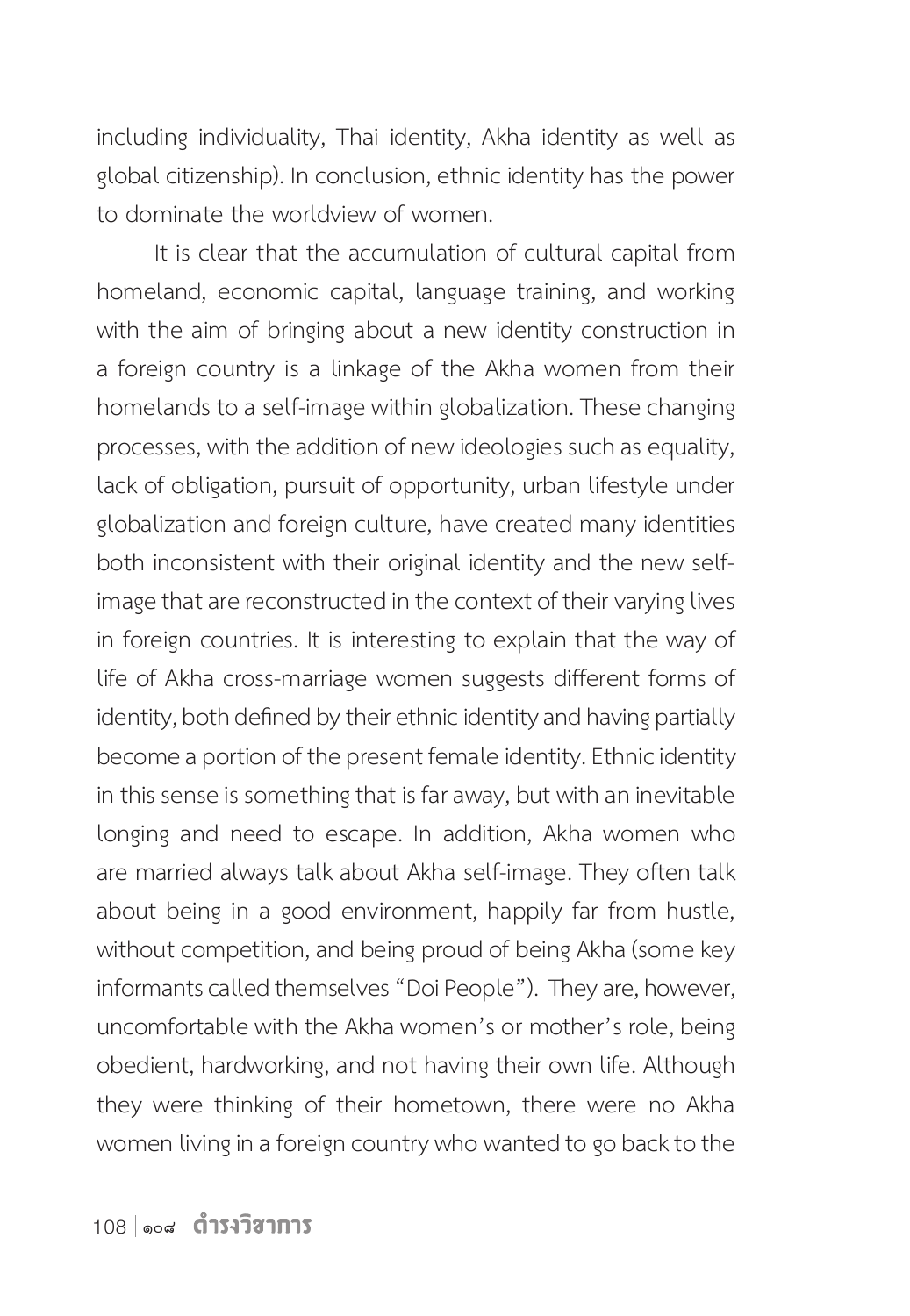mountainous home and live like their mothers. The self-image instigated by ethnic identity is a self-image in a nostalgic sense, which is talked about occasionally and more meaningful when it comes to meeting Akha friends. Moreover, ethnic identity also contributes to the creation of the ideal self-image, often in the narratives of a specific historical context (memory in childhood). In other words, this self-image is subjected to the discourses of daughter, wife and mother as well as the ethnicity or self-image that are expected from society.

It is clear that the modern way of life, which changes with globalization, has supplemented a new self-image for Akha women, and generated lifestyles and new requirements associated with Akha ethnic elements which they still want to keep. A variety of self-images are used to satisfy and negotiate the benefits of relationships, and sometimes it is fulfillment of the spiritual happiness that has returned to the ethnic self-image from time to time. It is clear that although globalization and nation-state have had a significant role in constructing diverse self-images of women, they can pick out and select, as far as possible, their self-images to live their lives abroad. This new self-image will not exist if they grow and live in a traditional Akha family.

## **Modern Self as Global Citizen**

The concept of self is developed from the symbolic interaction theory which focuses on the relationship between self and other. Besides, from the study of self from postmodern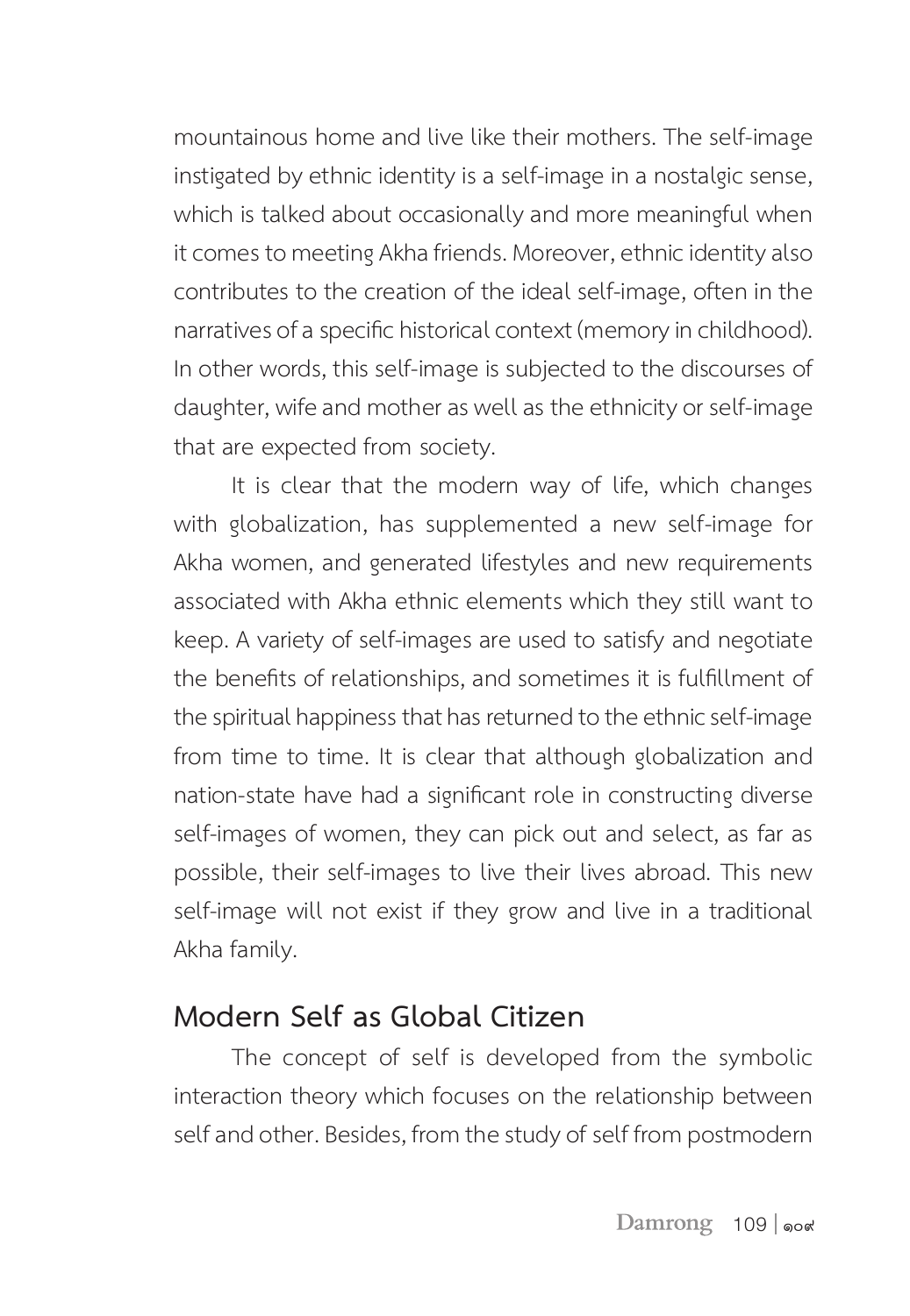perspectives evolves the concept of self from static into fragmentation. It is important to understand that self is not an absolute subject, but it is determined by some structure or self under discourse. Moreover, self is also an agency that can choose to define itself under a variety of discourses because people can construct truth from life experiences and reflect on the interaction process (Prus 1996). Understanding self is meant to examine the process by which individuals use their experiences, lives, and interactions with their cultural representations in various dimensions that appear in their daily lives (Denzin 1992), while experiences are integrated with each other's desires Elliott (2014). Life in a foreign country that differs from their homeland is an essential factor that affects the new self-construction process for these Akha women. While life on the mountain is a life that emphasizes the economic and cultural dimensions of ethnicity, when they studied in the city and went to work in big cities, the mechanism of economic capital accumulation generated an alternative self and embedded practices from a foreign country such as the ideas of inequality, English competency and modern dress, as well as leisure and a lifestyle which could not happen with life in the mountains.

Aihwa Ong (1999) offers a new definition of citizenship associated with capitalism and globalization, which shows that citizens do not just accept their fate and change according to globalization, but they can contest, negotiate and construct meaning for themselves by using the basis of ideas, beliefs and localities, or specificity as tools. Thus, Ong's actor is an agency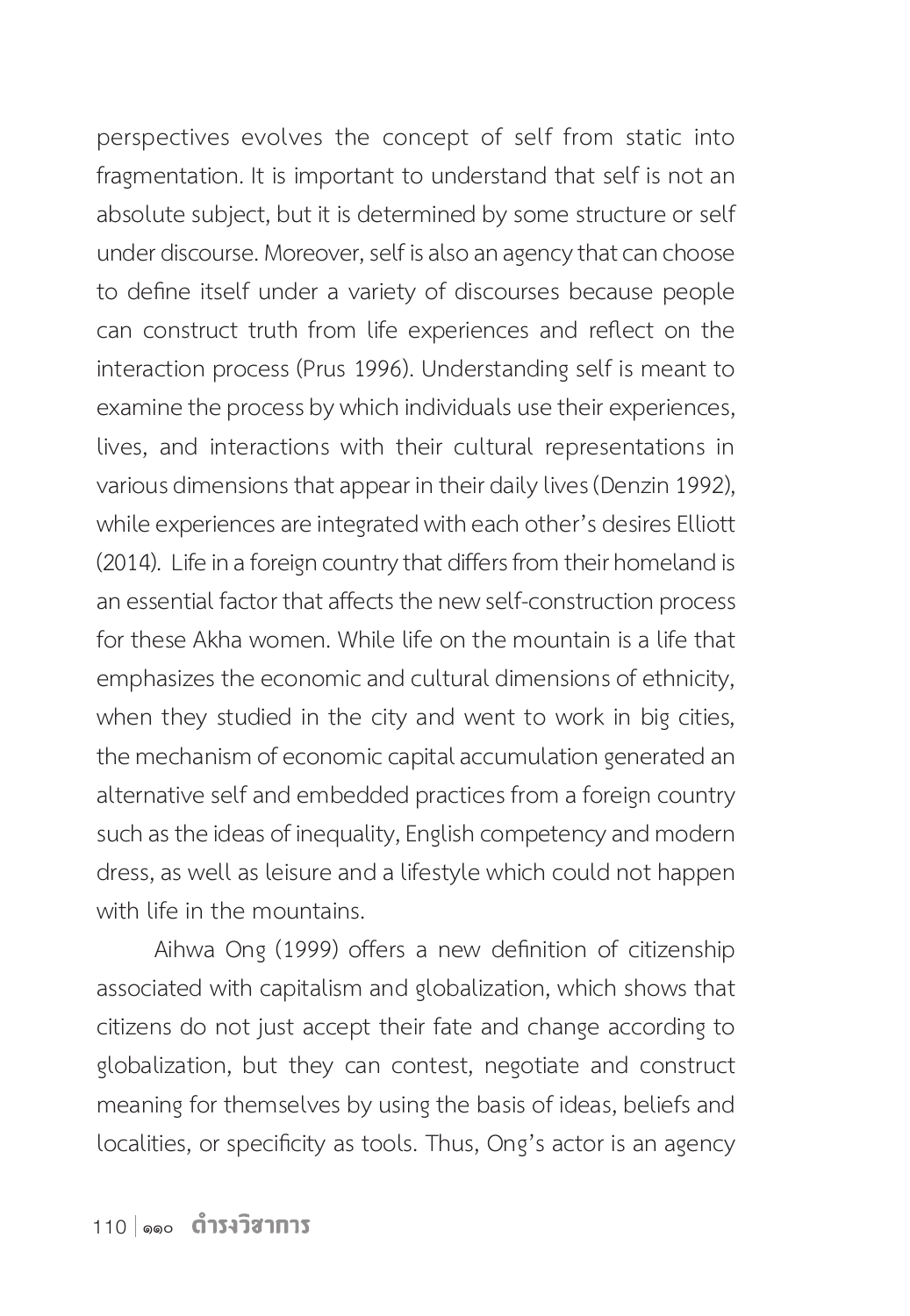that has the power to create a flexible citizen, who performs various practices from different sources of the capital. Actor and agency also have the same characteristics which are not defined by the structure or accept the principle by which the state or economic and political structure is determined.

It is interesting to consider that an Akha cross-marriage demonstrates the characteristic of flexible citizenship with a diverse selection of self-expressions. They are citizens who are not entirely governed by the state and not necessarily in conflict or anti-state, but citizens who know how to deploy their capitals, both cultural in the dimension of ethnic identity, and economic which was created when they left home for self-interest, and combine the benefits with the social structure that lives within the capitalist world today (Robertson 1992). These flexible citizens are seen in technological practice, as expressions of ethnic identity through modern media, enhancing self-image in order to utilize and adapt to globalization through language learning, work and the use of modern media, so as not to be disconnected from their ethnic identity. These women choose to deny the illusion of the image of Thai women married to westerners by defining themselves as Akha, or the expression of Akha identity through "Tom Pak Doi" live on Facebook, and describe the procedures in Thai and Dutch, dress in modern western clothing, but learn English. Hybridity of self-image formed by numerous capitals, including the people with which women interact, is a fragment of self-image in the modern world that the agency can indicate to supplement their identities according to imagination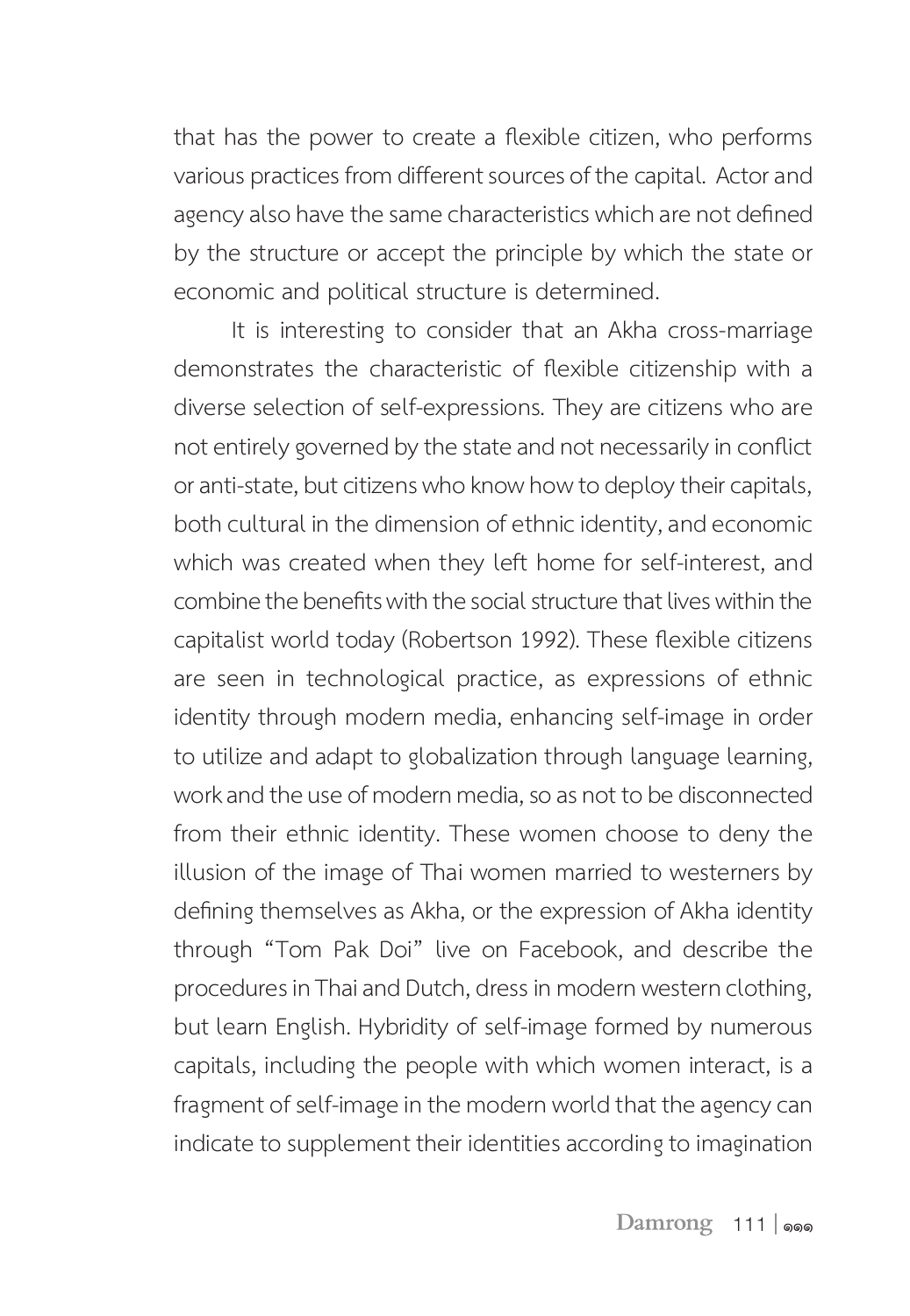at community levels, that is, imagination of the ethnic group on the online world and help audiences to understand the practice of ethnic groups that use imagination to create self at the state of modernity that "trans" borders, both nationality and ethnic borders through daily activities and 'scapes' in various forms, such as ethnoscapes, mediascapes, ideascapes, etc. (Appadurai 2008). It is possible to consider contemporary society under globalization which is highly individualized. We can also understand the relationships between imagination, practice, globalization and modernity through individuality because at present individuals use imagination to create their self-images in several forms. Therefore, the use of modern media leads to new self-construction as they want both at the image level (imaginative space) for the creation of self-image through the media and the level of change towards the body (physical area), such as dress, language, etc., as appeared in the cross-marriage of these Akha women.

#### **Conclusion**

The cross-marriage is neither a matter of "love across the horizon" nor merely involves two people. It is likely to be related to politics, state policy, creation of otherness, and economy in the global market including specific life situations of each woman. The world synchronization of external power relations and inner thoughts, as well as the imaginations of women is the result of a combination of establishing, changing, distorting, or reinforcing the ideology of women who have different backgrounds, such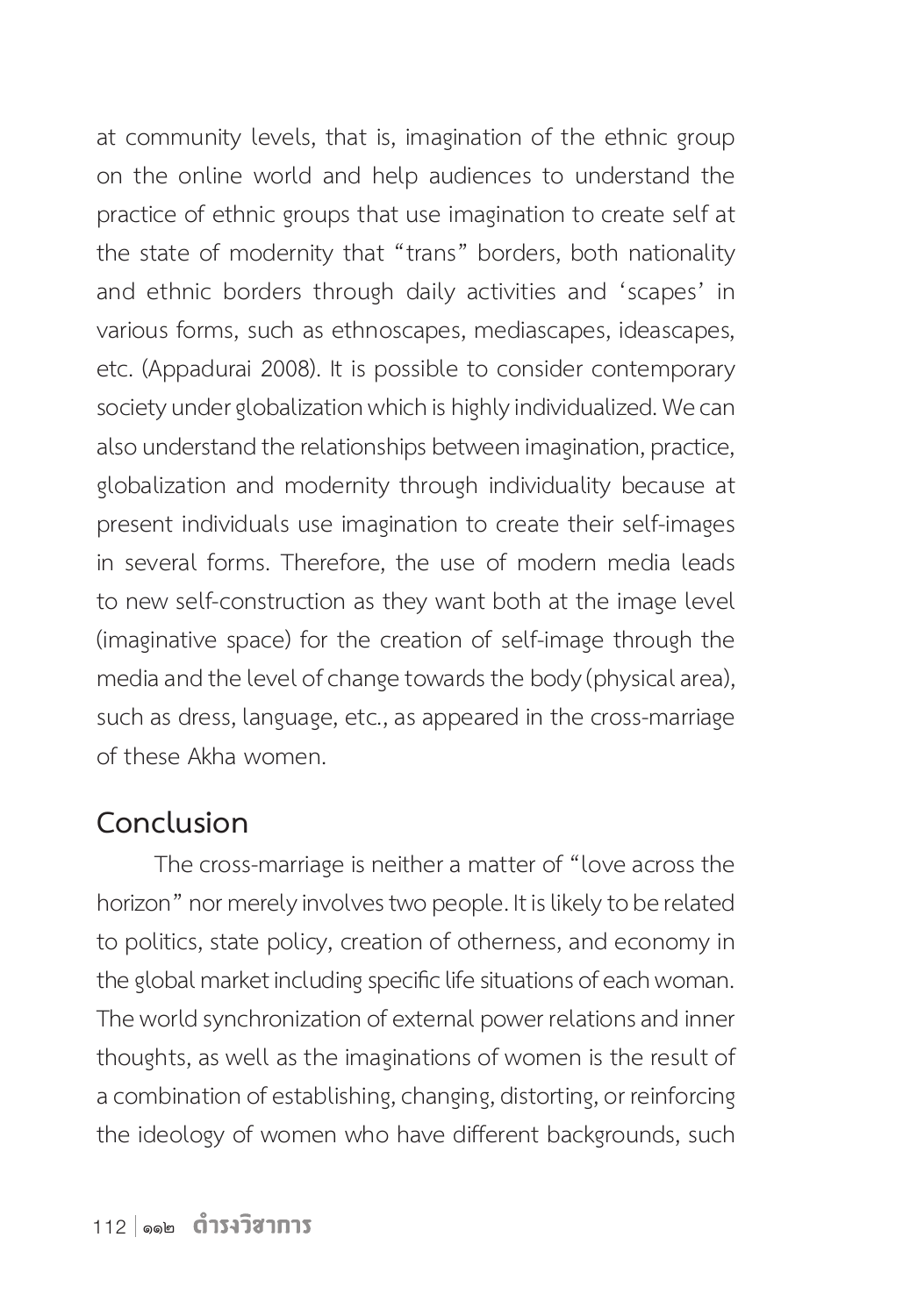as family, gender relations in the domestic sphere, educational level, community discourse, ethnicity, professionalism, and cultural worldview. These things affect the relationships between women and others around them, and also have an impact on the women's self-creation. Consequently, background or cultural capital play important roles on the way of each woman's thinking and become significant capital for women to negotiate in power relations, not only with their husbands but also with their family members.

It is essential to conclude that the crucial point in understanding the self of Akha's cross-cultural marriage likely has two main points; the root and the route. The root is an Akha's self that cannot be clearly visible (in the state of trans-border life), but always helps her to connect self to the homeland (which, in fact, is apparently interrupted by spatial boundaries). Moreover, the root is brought into play regularly in transborder space, both physically and in the online world of contemporary epoch, but it is the root that is integrated, modified, supplemented and negotiated in surrounding contexts as a global citizen. While the route is something that is slowly accumulated in Akha women's lives, it is strengthened out of the space or away from the root. Thus, increasing knowledge, changing environment, economic obligation, and livelihood are gradually adding to the self of women in the globalization process.

Therefore, it is possible to say that both the root and the route probably work together in order for Akha's women to construct self-images, and to link their ethnic identity to the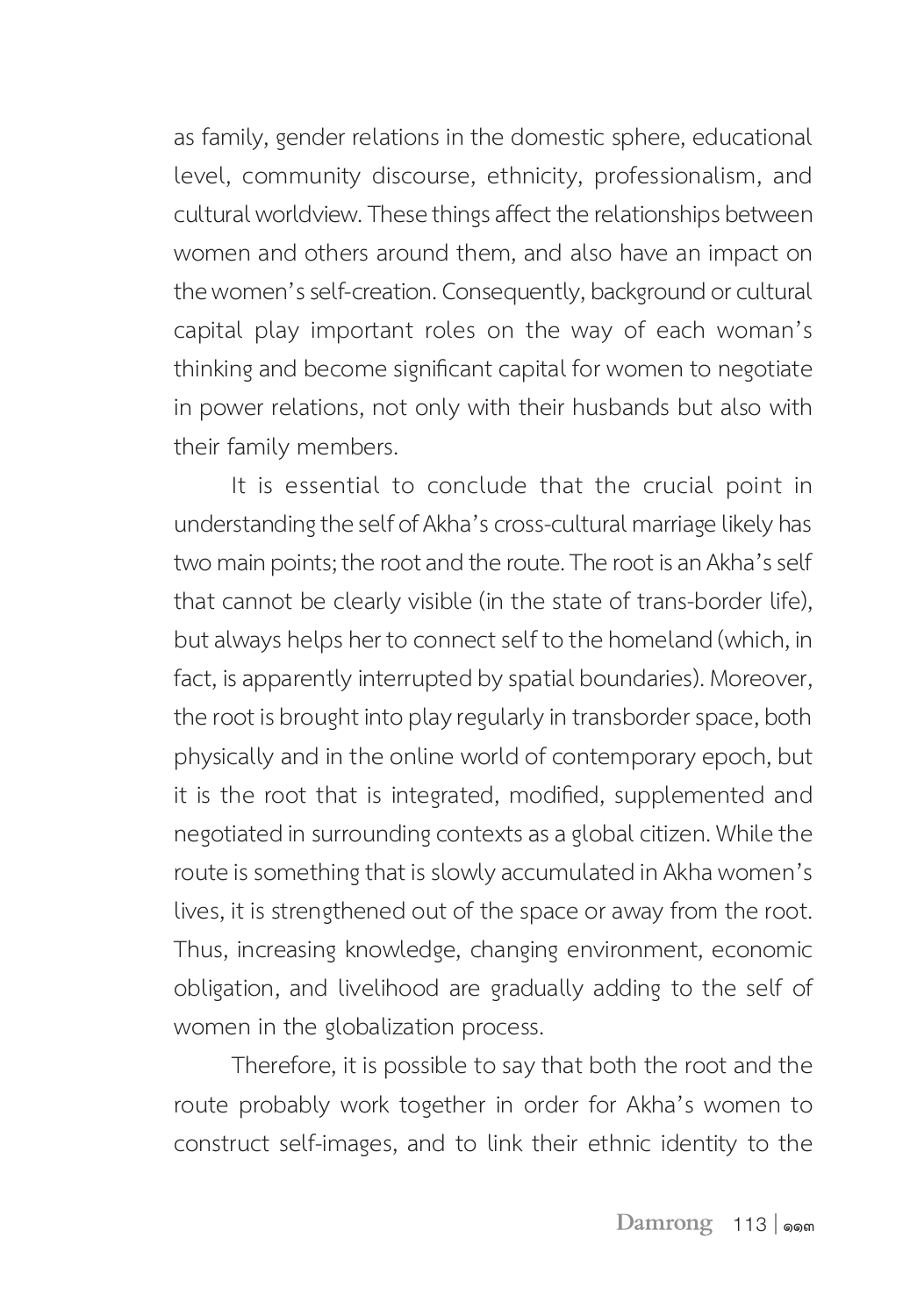identity of a flexible citizen. Sometimes, the route affects and even has a conflict with the root, as in the path of modern women who work for themselves, and a private world that is different from the Akha women, where the family world and the private world overlap. Nevertheless, in some situations, the route is reinforced by the stronger root, such as in the ethnic affirmation of "Akha", which is not "Thai" in the husband's family in a foreign country.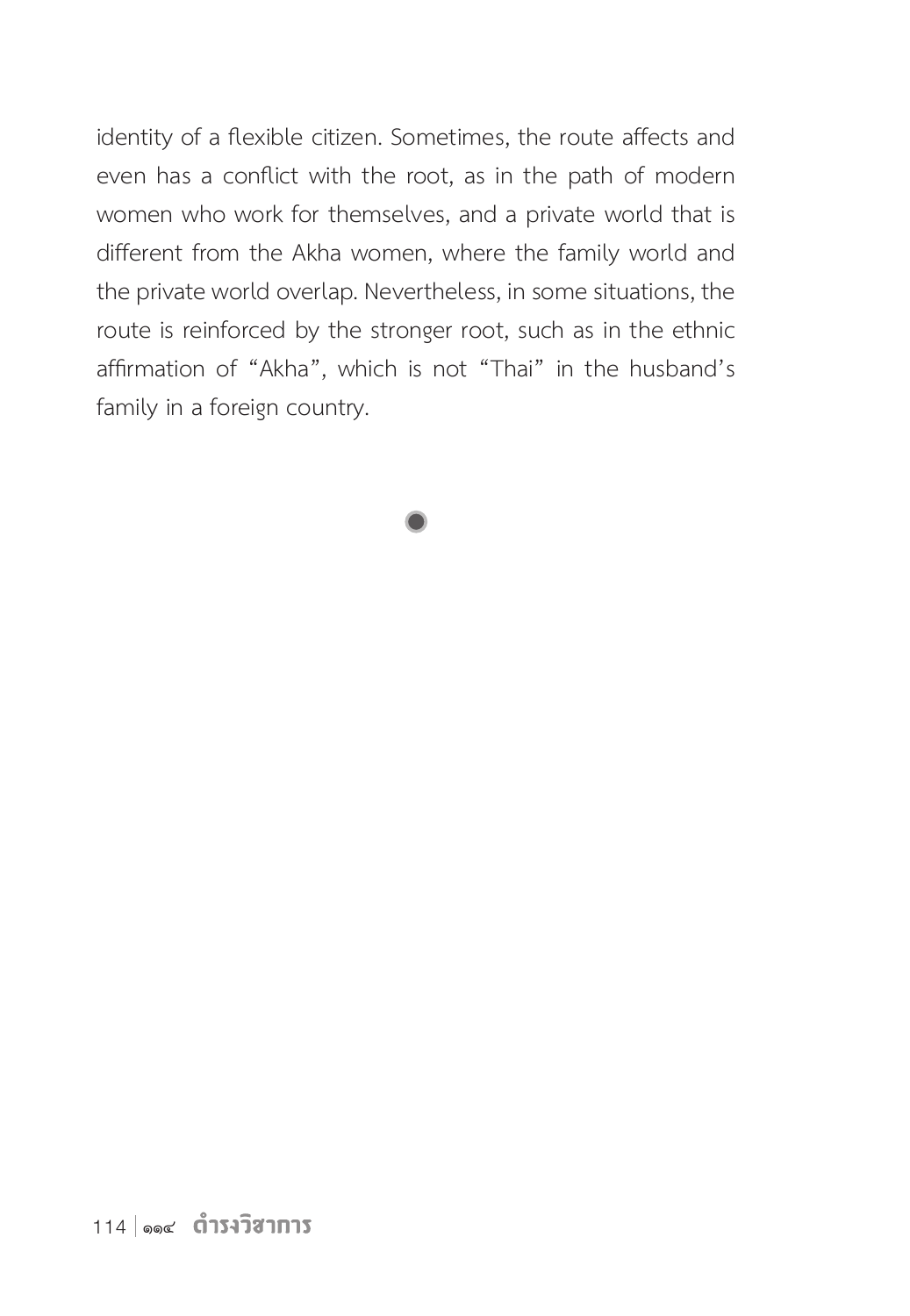#### **References**

- Appadurai, Arjun, 2008. **Modernity at Large: Cultural Dimensions of Globalization**. Minnesota: The University of Minnesota Press.
- Bourdieu, Pierre, 1997. "The form of Capital" In Halsey, A.H., H. Lauder, P. Brown and A.S. Wells. (eds.), **Education: Culture, Economy, Society**. Oxford: Oxford University Press.
- Cohen, Erik, 1982. **Thai Girls and Farang men: The Edge of Ambiguity**. Annals of Tourism Research. 9 Issue 3: 403-428.
- Constable, Nicole (ed.), (2005). **Cross-Border Marriages: Gender and Mobility in Transnational Asia**. Philadelphia: University of Pennsylvania Press.
- Denzin, Norman K., 1992. **Symbolic Interactionism and Cultural Studies**. USA.: Blackwell.
- Elliott, Anthony, 2014. **Concepts of the Self**. Third Edition. UK.: Polity Press.
- Goffman, Erving, 1972. **The Presentation of Self in Everyday Life**. Australia: Penguin Books.
- Jeffrey, Leslie Ann, 2002. **Sex and Border: Gender, National Identity, and Prostitution Policy in Thailand**. Chiangmai: Silkworm Books.
- Ong, Aihwa, 1999. **Flexible Citizenship: The Cultural Logics of Transnationality**. London: Duke University Press.
- Panitee Suksomboon, 2009. **Thai Migrant Women in the Netherlands: Cross-Cultural Marriages and Families**. The Netherlands: Ponsen & Looijen bv, Ede,. (ter verkrijging van de graad van Doctor aan de Universiteit Leiden, op gezag van Rector Magnificus Prof. mr. P.F. van der Heijden, volgens besluit van het College voor Promoties te verdedigen op donderdag 11 Juni 2009 klokke 11.15 uur.
- Patcharin Lapanun, 2010. "Transnatoinal Marriages of Rural Isan Women and the Local Influences.", **RCSD International Conference "Revisiting Agrarian Transfomations in Southeast Asia: Empirical, Theoretical and Applied Perspectives"** (pp. 1-25). Chiang Mai, 13-15 May 2010.
- Prus, Robert, 1996. **Symbolic Interaction and Ethnographic Research: Intersubjectivity and the Study of Lives Experience**. New York: State University of New York Press.